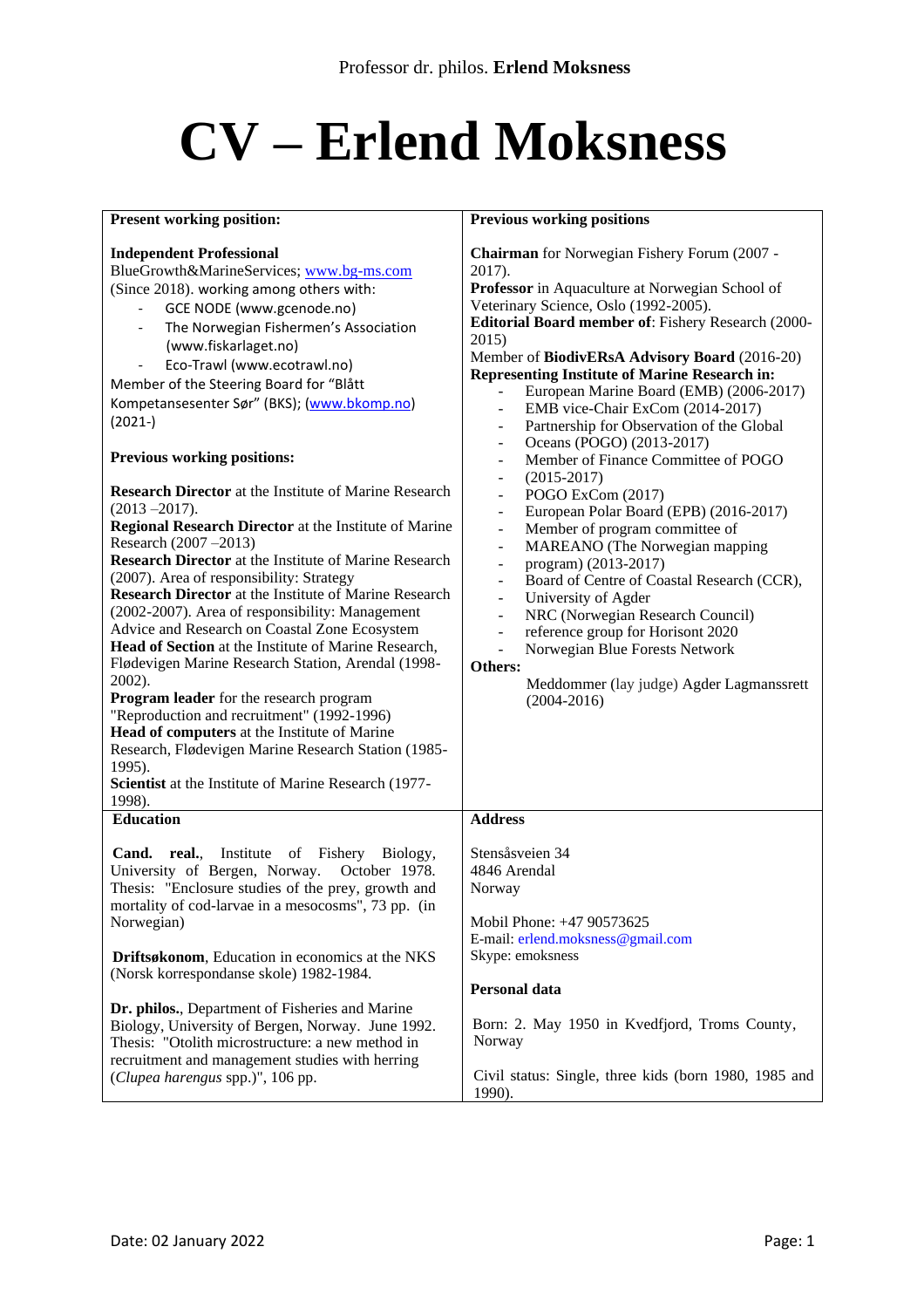#### **Short resume**

My background is in:

- recruitment processes in marine fishes,
- fish ageing, stock enhancement of marine fishes,
- integrated ESE (Ecosystem, Social and Economic) modeling,
- Surplus Production Modeling.
- MPA (Marine Protected Area) and
- aquaculture of marine fishes.

In the period  $1992 - 2005$  I hold the position as Professor in Aquaculture at Norwegian School of Veterinary Science, Oslo. I have published 104 per reviewed scientific articles (12 as single author and 16 as first author) and co-editor of 13 proceedings and scientific books, including a text book on cultivation of cold-water marine fishes. I have been convener or on steering committees of several International Symposiums. In addition, I have hold position as Program leader for four years, Section head for five years and Research Director for eleven years at the Institute of Marine Research.

Since 1998 working as Section head and Research Director at the Institute of Marin Research (IMR) in Norway. In my period as a Research Director I have established the IMR Advice and Research Program on Coastal Zone Ecosystem. I have played an active role in establishing a WG within ICES on coastal zone issues (ICES WG on Integrated Coastal Zone Management; WGICZM; established in 2005). In addition, I have been responsible for the research cooperation with Europe, North-America (USA and Canada) and countries in Latin-America. I represented the institute in the European Marine Board (EMB), European Polar Board (EPB) and Partnership for Observation of the Global Oceans (POGO). Since 2016 member of BiodivERsA Advisory Board.

#### **Table of Content**

| Page |
|------|
|      |
|      |
|      |
|      |
|      |
|      |
|      |
|      |
|      |
|      |
|      |
|      |
|      |
|      |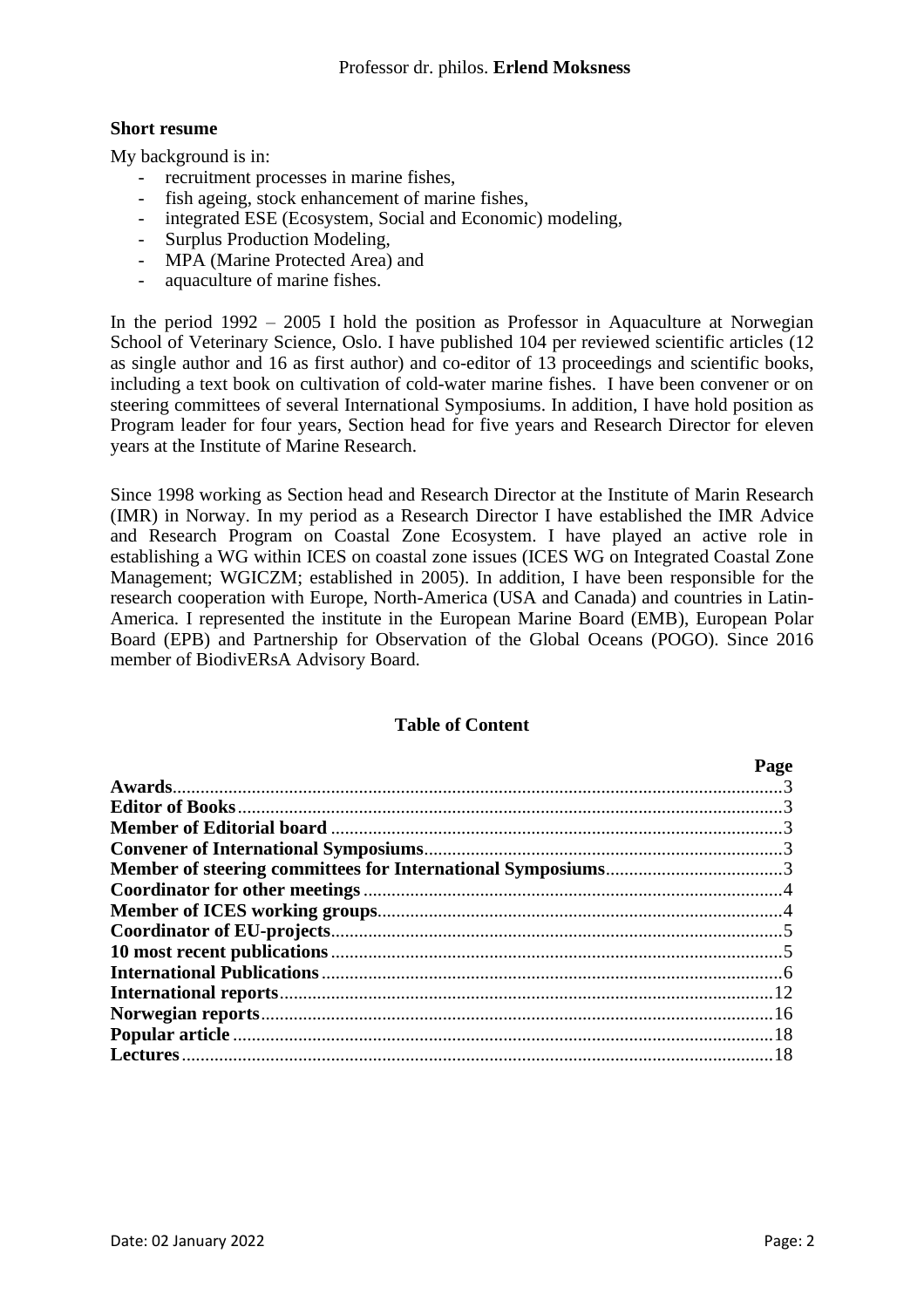## **Awards**

- EFAN Special Award 2000. For excellence in leadership and generosity to all.
- ICES Service Award 2007. As convener of the International Symposium on Integrated Coastal Zone Management, held in Arendal, Norway, June 2007
- PICES "Certificate of Recognition 2009. For best presentation on "Major human" activities affecting Norwegian coastal marine ecosystems: Present status and challenges"
- Special Award at the  $5<sup>th</sup>$  International Otolith Symposium, Mallorca, October 2014 for "Vision and support for European Otolith Networking"

# **Editor of Books**

- The Propagation of Cod *Gadus morhua* L. E. Dahl, D.S. Danielssen, E. Moksness and P. Solemdal (Eds.). ISSN 0333-2594, Flødevigen rapportser. 888 s.
- An International Symposium on Sea Ranching of cod and other Marine Fish Species. D.S. Danielssen, B.R. Howell and E. Moksness. Aquaculture and Fisheries Management, 25, 1994, Supplement 1. 264 s.
- Computers in Fisheries Research. B. Megrey and E. Moksness. Chapman & Hall, 1996. 254 pp. ISBN 0 412 59550 8.
- Stock Enhancement and Sea ranching. B.R. Howell, E. Moksness and T. Svåsand (Editors). Blackwell Ltd. 1999. 606 pp. ISBN 0-85238-246-4
- Recent Development in Fish Otolith Research. P. Fossum, J. Kalish and E. Moksness (Editors). Fisheries Research. 46, 2000. 371 pp (Special issue)
- Visualization of Spatial Data. B.A. Megrey and E. Moksness (Editors) 2002. ICES Journal of Marine Science, 59: 150-235.
- Culture of cold-water Marine Fish. Editors: E. Moksness, E. Kjørsvik and Y. Olsen. Publisher: Blackwell Scientific Publications Ltd, UK, 2004. ISBN 0-85238- 276-6. 528 pp.
- Computers in Fisheries Research, Second edition. B. Megrey and E. Moksness (Eds.). Springer, 2009. ISBN 978-1-4020-8635-9. 421 pp.
- Fish Reproductive Biology; implications for Assessment and Management. T. Jakobsen, M. Fogarty, B. Megrey and E. Moksness (Eds.). Wiley-Blackwell Ltd. 2009. ISBN 978-1-4051-2126-2. 430 pp.
- Integrated Coastal Zone Management. E. Moksness, E. Dahl and J. Støttrup (Eds.).. Wiley-Blackwell Ltd. 2009. ISBN 978-1-4051-3950-2.
- Comparative marine ecosystem structure and function: descriptors and characteristics Editors: B. A. Megrey, J. S. Link and E. Moksness. Progress in Oceanography 81. 2009
- Comparative analysis of marine fisheries production, 2012. Link, J., A. Bundy, T. Miller, E. Moksness and K. Stergiou (Eds). Marine Ecology Progress Series, 459, 157-302.
- Global Challenges in Integrated Coastal Zone Management. E. Moksness, E. Dahl and J. Støttrup (Eds.). Wiley-Blackwell Ltd. 2013. ISBN 978-0-470-65756-0
- Fish Reproductive Biology; implications for Assessment and Management, 2<sup>nd</sup> Edition. T. Jakobsen, M. Fogarty, B. Megrey and E. Moksness (Eds.). Wiley-Blackwell Ltd. 2016. ISBN 978-1-118-75274-6. 488 pp.

# **Member of Editorial board**

- Flødevigen Rapportserie, 1984 1992.
- Fisheries Research, Elsevier. Member of Editorial Advisory Board (since 2000- 2015).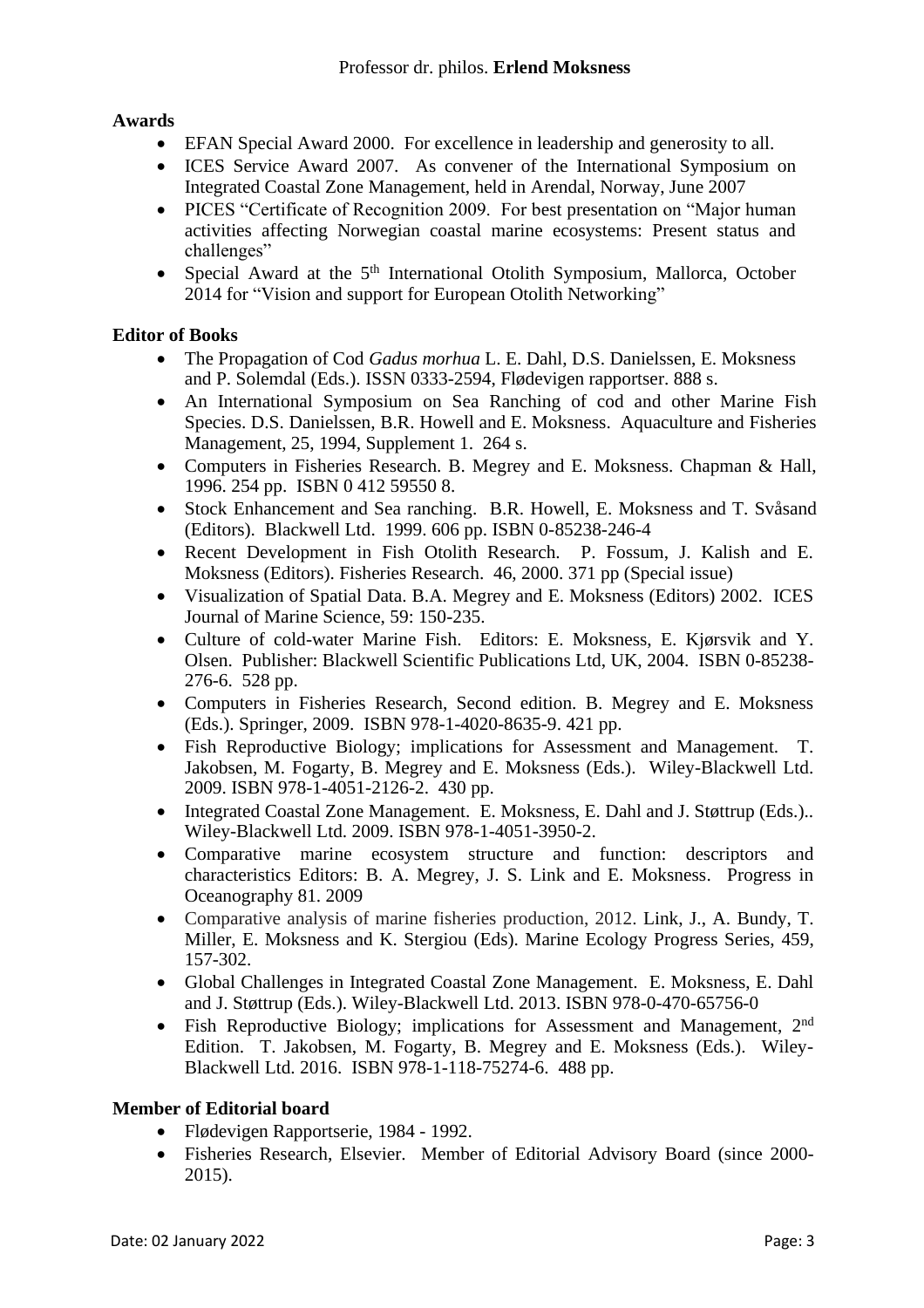## **Convener for International Symposiums**

- The Propagation of Cod *Gadus morhua* L., Arendal, 14.-17. June 1983.
- The Sea ranging of Cod and other marine fish species, Arendal, 15.-18. juni 1993.
- European Fish Ageing Network, Ghent, Belgium, 11-13 Januar 1996.
- The First International Symposium on Stock Enhancement and Sea ranching. Bergen, Norway, 8 - 11 September 1997.
- The Second International Symposium Fish otolith research and application. Bergen, Norway, 20 - 25 June 1998.
- International Symposium on Integrated Coastal Zone Management, Arendal, Norway, 11 – 14 June 2007
- International Workshop on Exploring the Role of MPAs in Reconciling Fisheries Management with Conservation Bergen, Norway, 29 – 31 March 2011
- International Symposium on Integrated Coastal Zone Management, Arendal, Norway, 3 – 7 July 2011
- The 47<sup>th</sup> European Marine Biology Symposium, Arendal, Norway, 3-7 September 2012.
- 4<sup>th</sup> Meeting of Scientific Experts on Fish Stocks in the Central Arctic Ocean, Tromsø, Norway, 26-28 September 2016
- 4<sup>th</sup> International Symposium on Integrated Coastal Zone Management, Arendal, Norway,  $2 - 5$  July 2018

#### **Member of steering committees of International Symposiums**

- International Herring Symposium, Anchorage, Alaska, USA, 23-25 October 1990.
- World Fisheries Congress, in Athens, Greece, 3-8 May 1992. American Fishery Society (ASF).
- New directions in otolith research and application, Hilton Head, South Carolina, USA, February 1993.
- International Symposium on the Role of forage fishes in marine ecosystems, Anchorage, Alaska, USA, 13-15 November 1996.
- Special Session on Fisheries and Aquaculture Interactions at World Aquaculture Society meeting in Nice, France, 2-6 May 2000.
- $\bullet$  1<sup>ST</sup> MARICULT CONFERENCE: Exploitation of living marine resources for the new millennium - Bridging potentials and environmental constraints. Trondheim, 26-28 June 2000.
- 3<sup>rd</sup> World Fisheries Congress, in Bejing, China, 31 October 3 November 2000.
- The Second International Symposium on Stock Enhancement and Sea Ranching in Kobe city, Japan on January 28-February 1, 2002.
- $\bullet$  4<sup>th</sup> World Fisheries Congress, in Vancouver, Canada, 2 6 May 2004.
- The Third International Symposium Fish otolith research and application. Townsville, Australia, 12 - 16 July 2004.
- The Third International Symposium on Stock Enhancement and Sea Ranching in Seattle, USA, 18 – 22 September 2006.
- The 4th International Symposium Fish otolith research and application. Monterey, California, USA, 24-28 August 2009.
- The 5th International Symposium Fish otolith research and application. Mallorca, Spain, 24-28 October 2014.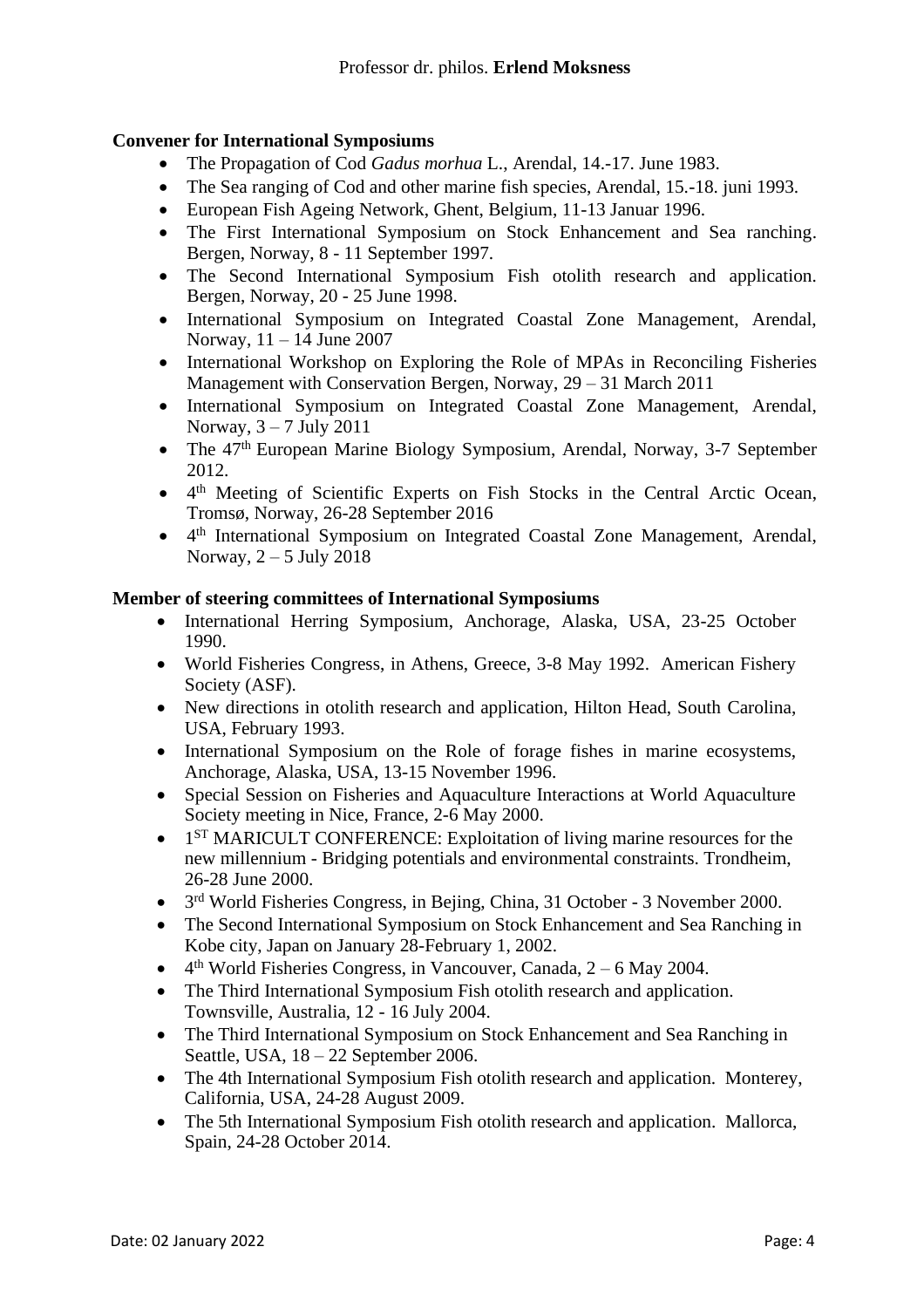## **Convener of other meetings**

- Chair for a national (Norway) meeting on culturing of wolffish. Arendal, 13-15 June 1990.
- Coordinater for the International Calibration of Daily Increments in Otoliths of Fishes. 1989-90, for ICES Working Group on Larval Fish Ecology (Biological Oceanography Committee).
- Co-Chair for the ICES otolith microstructure workshop. Arendal, Norway, 26-28 November 1991.
- Co-Chair for the Computer workshop during the "World Fisheries Congress", i Athens, Greece, 3-8 May 1992.
- Chair at the SARP workshop on the Clupeoids otolith microstructure. Fuengirola, Spain, 29 june - 1 July 1992.
- Convener for annual meetings in the research program «Reproduction and recruitment» (1992-1996), Institute of Marine Research.
- Convener for ICES Workshop on sandeel otolith analysis. Arendal, Norway, 28 August - 1 September 1995.

### **Member of ICES working groups:**

- Herring Assessment for the area south of 62°N
- Mass rearing of juvenile marine fish
- Recruitment Processes
- Herring larvae surveys south of 62°N
- Integrated Coastal Zone Management

#### **Coordinator for the following EU-projects**

- Precision and Accuracy of tools in Recruitment Studies (PARS), 1997 2000. Research project that included 16 scientists from 6 partners (different Universities and research Institutes) from 5 European countries.
- European Fish Ageing Network (EFAN), 1997 2000. Concerted Action (CA) that included 120 scientists from 36 partners (different Universities and research Institutes) from 16 European countries.
- Towards Accreditation and Certification of Age Determination of Aquatic Resources (TACADAR), 2002 - 2006. Concerted Action (CA) that included 38 scientists from 28 partners (different Universities and research Institutes) from 16 European countries.

#### **10 most recent publications**

- Moksness, E., Appelberg, M., Hammer, C., Morales Nin, B. and Wright, P. J. 2022. What is left, what was achieved? A time perspective of a pioneer European experience: 20 years after the European Fish Ageing Network. Journal of Fish Biology (In prep).
- Suthers, I. M., Reid, D. D., Moksness, E., and Schilling, H. T. 2020. Novel fisheries investigations by Harald Dannevig: some parallels with Johan Hjort on the other side of the world. *ICES Journal of Marine Science*, fsaa001, [https://doi.org/10.1093/icesjms/fsaa001.](https://doi.org/10.1093/icesjms/fsaa001)
- McDermott, S.F., L. Buhl-Mortensen, G. Dahle, D. Hart, A. C. Haynie, T. Johannessen, E. Moksness, E. Moland, E. Olsen, J. V. Olson, P. D. Spencer, and W. Stockhausen (Accepted). Lessons on Marine Protected Area Management in Northern Boreal Regions from the United 1 States and Norway. Marine Fisheries Review.
- Sandersen, H.T., E. Mikkelsen, E. Moksness and J. H. Vølstad 2013. Knowledge issues in ICZM and EBM applied on small geographic scales: Lessons from a case study in Risør, Norway. In: Moksness, E., Dahl, E. and Støttrup, J. (Eds.) *Global Challenges*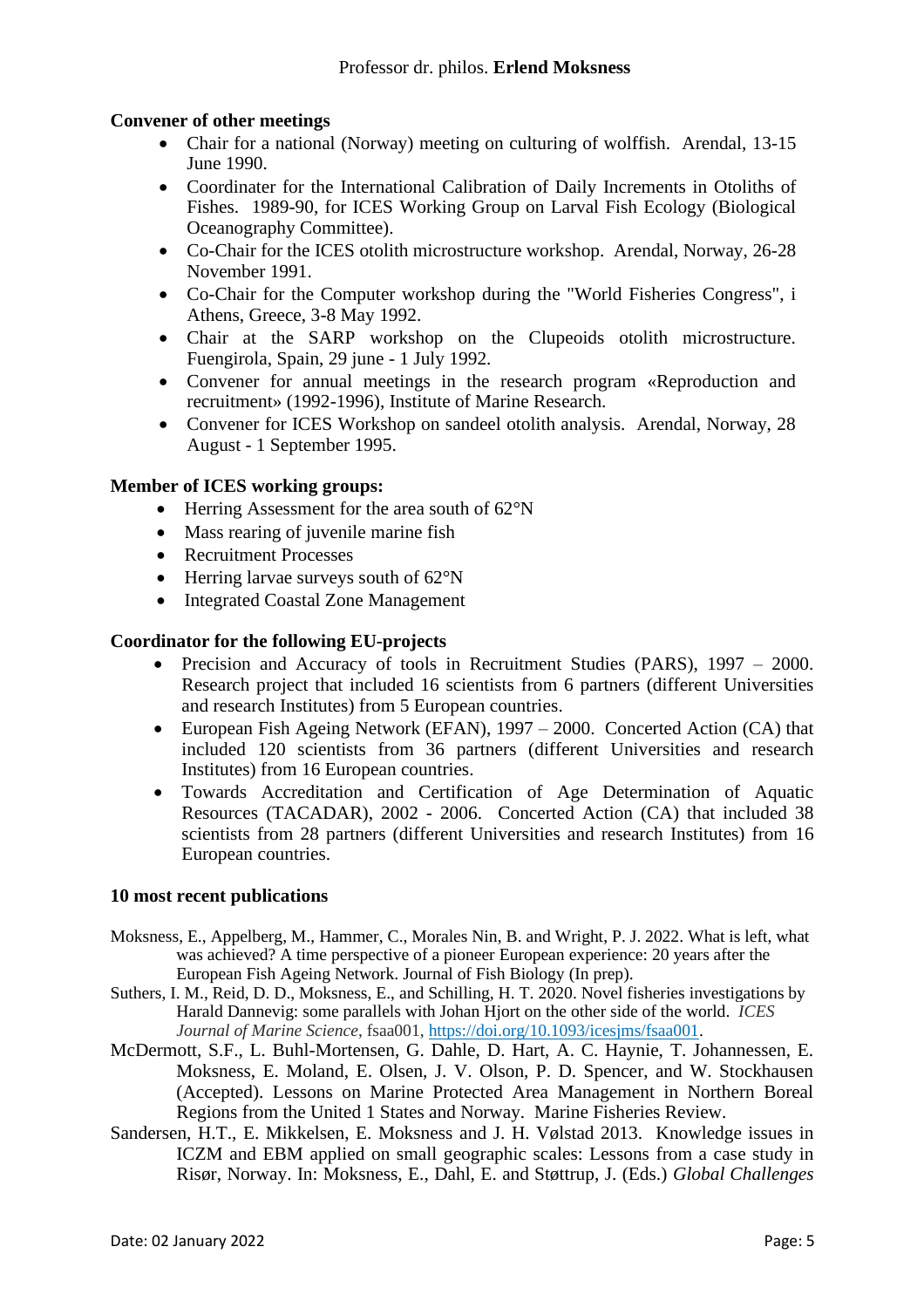*in Integrated Coastal Zone Management*. Wiley-Blackwell Ltd. 2013. ISBN 978-0- 470-65756-0; 127-144.

- Rice, J., E. Moksness, C. Attwood, S.K. Brown, G. Dahle, K. M. Gjerde, E. S. Grefsrud, R. Kenchington, A. Ring Kleiven, P. McConney, M. A. K. Ngoile, T. F. Næsje, E. Olsen, E. Moland Olsen, J. Sanders, C. Sharma, O. Vestergaard and L. Westlund 2012. The role of MPAs in reconciling fisheries management with conservation. *Ocean and Coastal Management,* 69: 217-230.
- Gaichas, S.K., A. Bundy, T. J. Miller, E. Moksness and K. I. Stergiou 2012. What Drives Marine Fisheries Production? *Marine Ecology Progress Series*, 459, 159-163
- Link, J.S., S. Gaichas, T. J. Miller, T. Essington, A. Bundy, J. Boldt, K. F. Drinkwater and E. Moksness 2012. Synthesizing lessons learned from comparing fisheries production in 13 northern hemisphere ecosystems: emergent fundamental features Erlend Moksness. *Marine Ecology Progress Series* 459, 293-302.
- Moksness, E., J. Link, K. Drinkwater and S. Gaichas 2012. Bernard Megrey: pioneer of Comparative Marine Ecosystem analyses. *Marine Ecology Progress Series* 459, 165-167.
- Moksness, E, J. Gjøsæter, G. Lagaillarde, E. Mikkelsen, E. Moland Olsen, H. T. Sandersen and J. H. Vølstad 2011. Effects of fishing tourism in a coastal municipality – a case study from Risør, Norway. Ecology and Society 16 (3):11. [online] URL: <http://www.ecologyandsociety.org/vol16/iss3/art11/>
- Jason S. Link, Bernard A. Megrey, Thomas J. Miller, Tim Essington, Jennifer Boldt, Alida Bundy, Erlend Moksness, Ken F. Drinkwater and R. Ian Perry 2010. Comparative analysis of marine ecosystems: international production modelling workshop. Biol. Lett. doi:10.1098/rsbl.2010.0526
- Paulsen, H., O. S. Kjesbu, V. Buehler , R. A. J. Case, C. Clemmesen, G. Carvalho, L. Hauser, W . F. Hutchinson, E. Moksness, H. Otter, A. Thorsen and T. Svåsand 2009. Effects of egg size, parental origin and feeding conditions on growth of larval and juvenile cod *Gadus morhua. Journal of Fish Biology* (2009) 75, 516–537
- Megrey, B. A., J. S. Link, G. Hunt and E. Moksness 2009. Comparative marine ecosystem structure and function: descriptors and characteristics – A synthesis. Progress in Oceanography, 81: 2-9

#### **International Publications**

- Appelberg, M., N. Formigo, A. J. Geffen, C. Hammer, W. McCurdy, J. Modin, E. Moksness, H. Mosegaard, B. Morales-Nin, H. Troadec and P. Wright. 2005. A cooperative effort to exchange age reading experience and protocols between European fish institutes. Fisheries Research 76, 167-173.
- Belchier, M, C. Clemmesen, D. Cortes, T. Doan, A. Folkvord, A. Garcia, A. Geffen, H. Høie, A. Johannessen, E. Moksness, H. De Pontual, T. Ramirez, D. Schnack and B. Sveinsbo 2004. Recruitment studies: Manual on precision and accuracy of tools. ICES Techniques in Marine Enviromental Sciences, No. 33. 35 pp.
- Blaxter, J.H.S., D.S. Danielssen, E. Moksness and V. Øiestad 1983. Description of the early development of the halibut (*Hippoglossus hippoglossus* ) and attempts to rear the larvae past first feeding. Mar. Biol., 73: 99-107.
- Bjerkås, E., I. Bjerkås and E. Moksness 1998. An outbreak of cataract with lens rupture and nuclear extrusion in wolf-fish (*Anarhicas spp*). Veterinary Ophthalmology 1, 1: 9- 15.
- Campana, S. and E. Moksness 1991. Accuracy and precision of age and hatch date estimates from otolith microstructure examination. ICES J. mar. Sci., 48: 303-316.
- Case, R.A.J., W.F. Hutchinson, L. Hauser, V. Buehler, C. Clemmensen, G. Dahle, O.S. Kjesbu, E. Moksness, H. Otterå, H. Paulsen, T. Svåsand, A. Thorsen and G.R.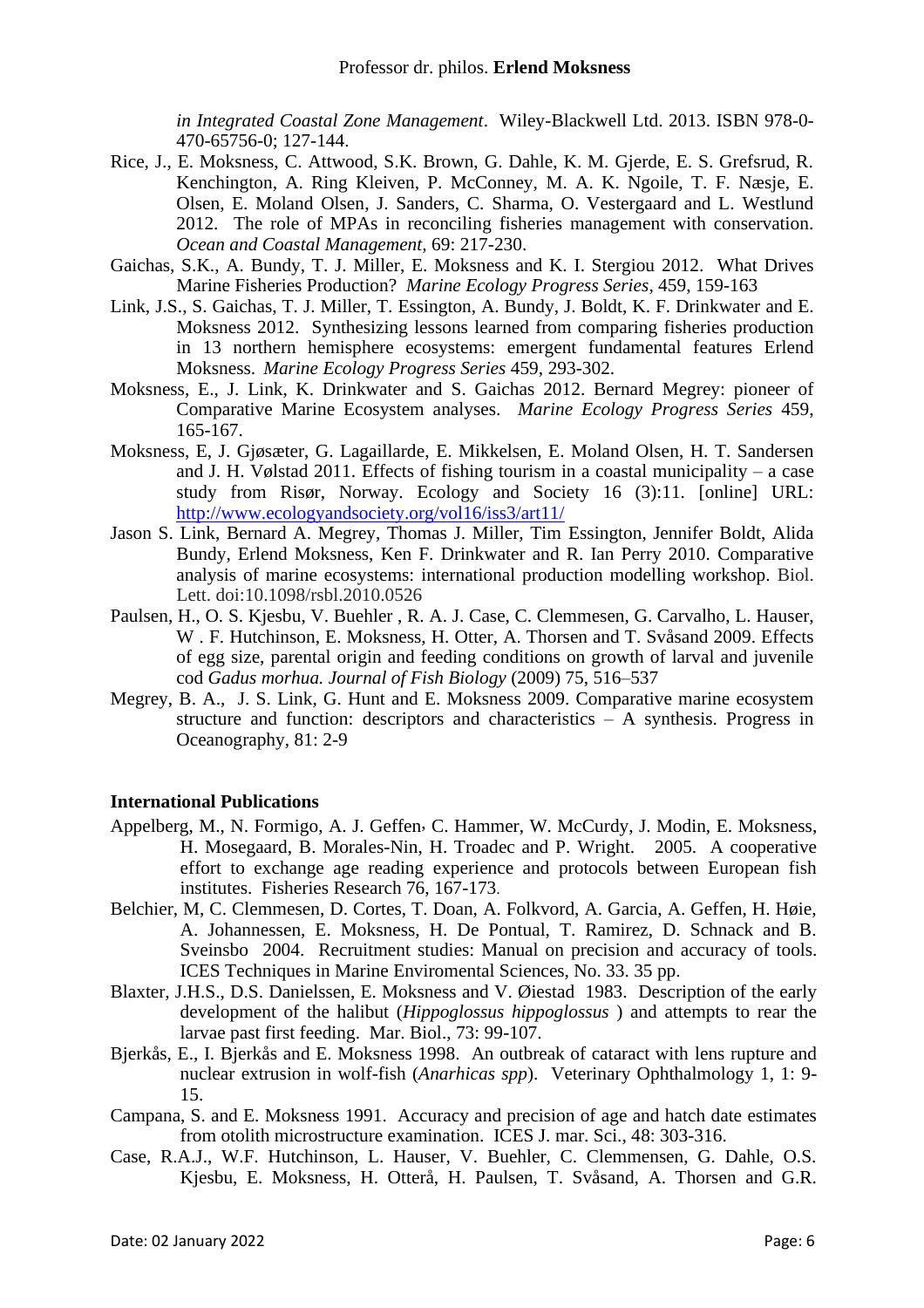Carvalho 2006. Association between growth and Pan I\* genotype within Atlantic cod full-sibling families. Transactions of the American Fisheries Society, 135: 241- 250.

- Casselman, J.M. and E. Moksness 2002. Preface. In: J. Panfili, H. de Pontual, H. Troadec andf P.J. Wright (Eds.) Manual of fish sclerochronology. Brest, France: Ifremer-IRD coedition, 464p. 11-13.
- Clemmesen, C., V. Bühler, G. Carvalho, R. Case, G. Evans, L. Hauser, W.F. Hutchinson, O. S. Kjesbu, H. Mempel, E. Moksness, H. Otteraa, H. Paulsen, A. Thorsen and T. Svaasand. 2003. Variability condition and growth of Atlantic cod larvae and juveniles reared in mesocosms: environmental and maternal effects. Journal of Fish Biology 62: 706-723.
- Dahl, E., A. Ervik, S. A. Iversen, E. Moksness and R. Sætre. 2008. Reconciling fisheries with conservation in the coastal zones - the Norwegian experience and status. American Fisheries Society Symposium 49: 1519-1531.
- Danielssen, D.S., E. Moksness and V. Øiestad 1981. Duoculture of plaice (*Pleuronectes platessa* ) and lobster (*Homarus gammarus* ) fry in two enclosures based on natural production. Rapp. P.-v. Réun. Cons. int. Explor. Mer 178: 511-513.
- Ellertsen, B., E. Moksness, P. Solemdal, T. Strømme, S. Tilseth, T. Westgård and V. Øiestad 1980. Some biological aspects of cod larvae (*Gadus morhua* L.). FiskDir. Skr. Ser. HavUnders., 17: 29-47.
- Ellertsen, B., E. Moksness, P. Solemdal, S. Tilseth, T. Westgård and V. Øiestad 1981. Growth and survival of cod in an enclosure. Experiment and a mathematical model. Rapp. P.-v. Réun. Cons. int. Explor. Mer 178: 45-57.
- Falk-Petersen, I-B., T. Haug and E. Moksness 1990. Observation on the occureance, size and feeding of ocean catfish, *Anarhichas lupus* , larvae in western Finnmark, North Norway. J. Cons. int. Explor. Mer. 46: 148-154.
- Feet, P.Ø., K.I. Ugland and E. Moksness 2002. Accuracy of age estimates in spring spawning herring (*Clupea harengus* L.) reared under different prey densities. Fish. Res., 56: 59-67.
- Folkvord, A. and E. Moksness 1995. RNA/DNA ratios and growth of herring larvae. Marine Ecology Progress Series, 121: 311-312.
- Folkvord, A, L. Ystanes, A. Johannessen and E. Moksness 1996. RNA:DNA ratios and growth of herring (*Clupea harengus* L.) larvae reared in mesocosms. Marine Biology, 126: 591-602.
- Folkvord, A., K. Rukan, A. Johannessen & E. Moksness 1997. Early life history of herring (Clupea harengus L.) larvae in contrasting environments determined by backcalculation of otolith growth. Journal of Fish Biology, 51 (Suppl. A): 250-263.
- Folkvord, A., G. Blom, A. Johannessen and E. Moksness 2000. Growth dependent age estimation in herring (*Clupea harengus* L.) larvae. Fish. Res., 46: 91-103.
- Folkvord, A, A. Johannessen & E. Moksness 2004. Temperature dependent otolith growth in Norwegian spring spawning herring (*Clupea harengus* L.) larvae. Sarsia 89: 297- 310.
- Fossum, P. and E. Moksness 1993. A study of spring- and autumn-spawned herring (*Clupea harengus* L.) larvae in the Norwegian coastal current during spring 1990. Fish. Oceanogr. 2:2, 73-81.
- Fossum, P. and E. Moksness 1995. Recruitment processes of the strong year-class of Norwegian spring spawning herring (*Clupea harengus* L.) derived from otolith microstructure examination. pp. 467-480. In: Secor, D.H., J.M. Dean and S.E. Campana (Eds.) Recent developments in fish otolith research. University of South Carolina Press. Columbia, South Carolina, USA, 764 p.
- Gaichas, S.K., A. Bundy, T. J. Miller, E. Moksness and K. I. Stergiou 2012. What Drives Marine Fisheries Production? *Marine Ecology Progress Series*, 459, 159-163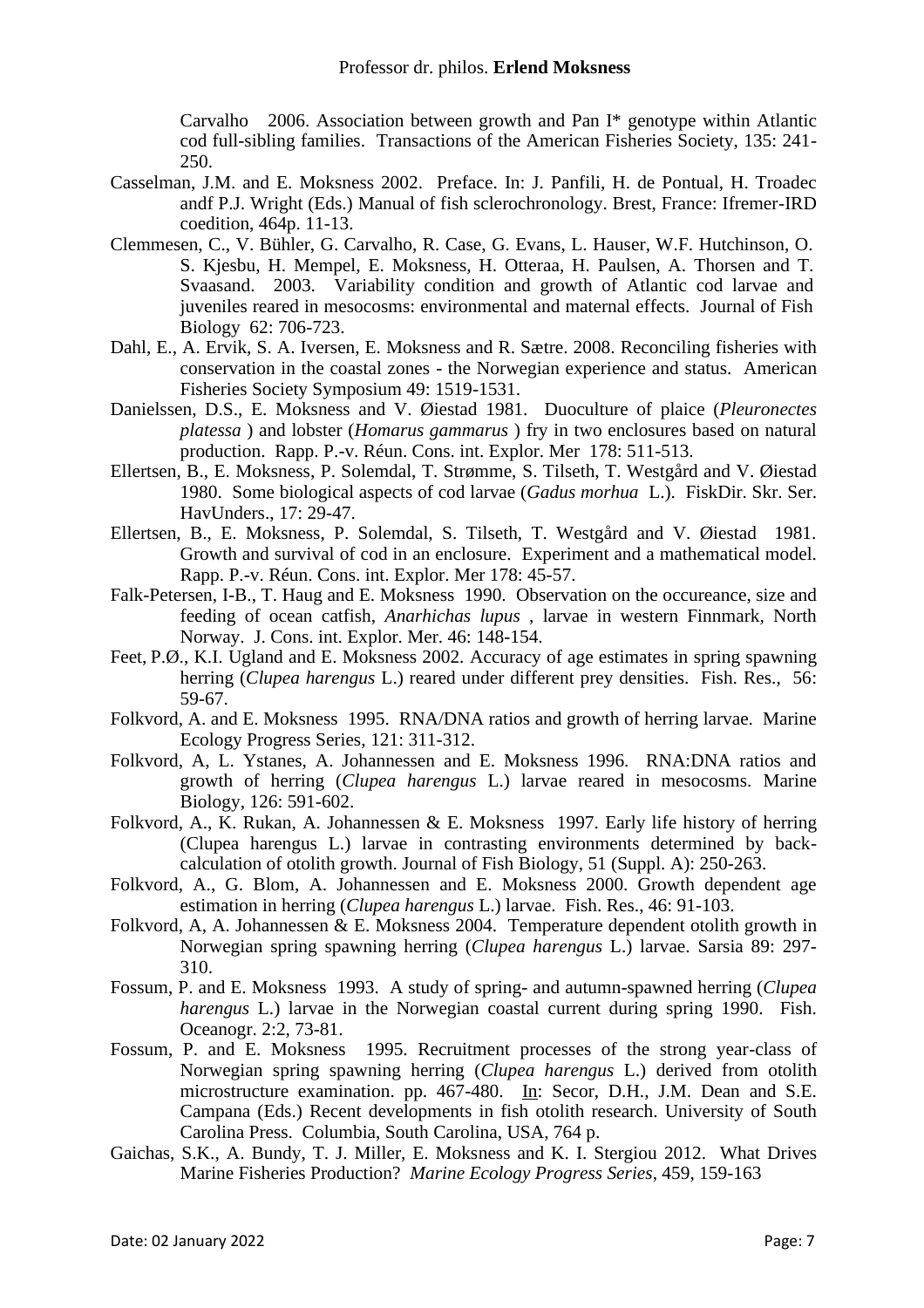- Gao, Y., H.P. Schwarcv, U. Brand and E. Moksness 2001. Seasonal stable isotope records of otoliths from ocean-pen reared and wild cod, *Gadus morhua*. Enviromental Biology of Fishes 61: 445-453.
- Godø, O.R. and E. Moksness 1987. Growth and maturation of Norwegian coastal cod and Northeast Artic cod under different conditions. Fish. Res.,5: 235-242.
- Ivarfjord, T., T. Pedersen and E. Moksness 2008. Effects of growth rates on the Otolith increment deposition rate in capelin larvae (*Mallotus villosus*). Journal of Experimental Marine Biology and Ecology, 358: 170-177..
- Jakobsen,T., M. J. Fogarty, B. A. Megrey and E. Moksness 2009. Introduction. In: Jakobsen, T., M. Fogarty, B. Megrey and E. Moksness (Eds.). Fish Reproductive Biology; implications for Assessment and Management. Wiley-Blackwell Ltd. 2009. ISBN 978-1-4051-2126-2. 1-8.
- Johannessen, A. and E. Moksness 1991. Occurrence of herring larvae in the Skagerrak area from December 1987 to April 1988. Fish. Res. 11: 155-170.
- Johannessen, T., J. Gjøsæter and E. Moksness 1993. Reproduction, spawning behaviour and captive breeding of the commen wolffish *Anarhichas lupus* L. Aquaculture, 115: 41-51.
- Hellberg, H., E. Moksness and S. Høie 1996. Infection with atypical *Aeromonas salmonicida* in farmed common wolffish (*Anarhichas lupus* L.). Journal of Fish Diseases, 19: 329-332.
- Knutsen, H., E. Moksness and N.B. Vogt 1985. Distinguishing between 1 day old cod (*Gadus morhua* L.) and haddock (*Melanogrammus aeglefinus* L.) eggs using gas chromatography and SIMCA pattern recognition. J. Fish. Res. Bd Can. 42, 1823- 1826.
- Link, J.S., B.A. Megrey, T.J. Miller, T. Essington, J. Boldt, A. Bundy, E. Moksness, K.F. Drinkwater and R.I. Perry 2010. Comparative analysis of marine ecosystems: international production modelling workshop. Biol. Lett. doi:10.1098/rsbl.2010.0526
- Link, J.S., S. Gaichas, T. J. Miller, T. Essington, A. Bundy, J. Boldt, K. F. Drinkwater and E. Moksness 2012. Synthesizing lessons learned from comparing fisheries production in 13 northern hemisphere ecosystems: emergent fundamental features. *Marine Ecology Progress Series* 459, 293-302.
- McCarthy, I., E. Moksness and D.A. Pavlov 1998. The effects of temperature on growth rate and growth efficiency of juvenile wolffish. Aquaculture International, 6, 207-218.
- McCarthy, I., E. Moksness, D.A. Pavlov and D.F. Houlihan 1999. Effect of water temperature on protein syntesis and protein growth in juvenile Atlantic wolffish (Anarhichas lupus L.). Can. J. Fish. Aquat. Sci. 56: 231-241
- McDermott, S.F., L. Buhl-Mortensen, G. Dahle, D. Hart, A. C. Haynie, T. Johannessen, E. Moksness, E. Moland, E. Olsen, J. V. Olson, P. D. Spencer, and W. Stockhausen 2017. Lessons on Marine Protected Area Management in Northern Boreal Regions from the United 1 States and Norway. Marine Fisheries Review, 79 (1) 28-51.
- Misund, O.A., Torrissen, O.J., Bjordal, Å., Moksness, E., Lønne, O.J., Toft, K.Ø. 2008. Reorganization of the Institute of Marine Researc, Norway, to improve the quality and responsiveness of scientific advice for management and conservation under the ecosystem approac. American Fisheries Society Symposium 49: 1139-1147.
- Megrey, B. A., J. S. Link, G. Hunt and E. Moksness (2009). Comparative marine ecosystem structure and function: descriptors and characteristics – A synthesis. In: B. A. Megrey, J. S. Link, and E. Moksness (Eds) Comparative marine ecosystem. Special issue of Progress in Oceanography. (In press)
- Megrey, B.A. and E. Moksness 2009. Past, present and future trends in the use of computers in fisheries research. In: B.A. Megrey and E. Moksness (Eds.) Computers in Fisheries Research. Second edition. Springer, ISBN 978-1-4020-8635-9. 1-30.
- Megrey, B.A. and E. Moksness 1996. Introduction. In: B.A. Megrey and E. Moksness (Eds.) Computers in Fisheries Research. Chapman & Hall Ltd, ISBN 0 412 59550 8: 1-7.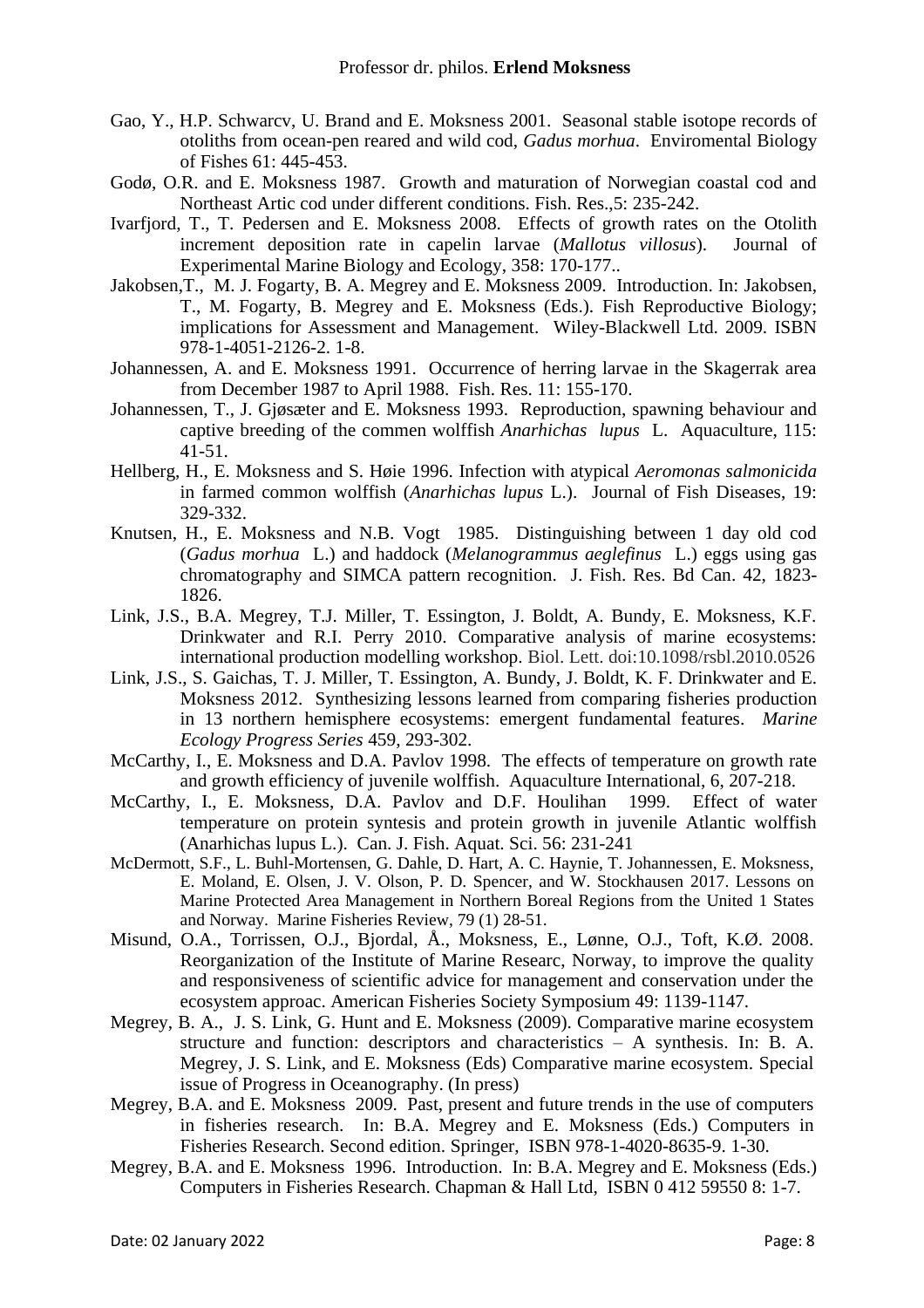- Megrey, B.A. and E. Moksness 2002. Introduction. In: B.A. Megrey and E. Moksness (Eds.) Visualization of Spatial Data. ICES Journal of Marine Science, 59: 150.
- Megrey, B. A., J. S. Link, G. Hunt and E. Moksness 2009. Comparative marine ecosystem structure and function: descriptors and characteristics – A synthesis. Progress in Oceanography. 81: 2-9
- Megrey, B. A., J. S. Link and E. Moksness 2009. Comparative marine ecosystem structure and function: descriptors and characteristics – Preface. Progress in Oceanography. 81: 1
- Moksness, E. 1982. Food uptake, growth and survival of capelin larvae (*Mallotus villosus* Muller) in an outdoor constructed basin. Fisk.Dir. Skr. Ser. Havunders., 17:267-285.
- Moksness, E. 1990. Tagging and release experiment of 2-group artificial reared coastal cod (*Gadus morhua*). Flødevigen Rapportserie 1: 34-41.
- Moksness, E. 1990. Weaning of wild-caught common wolffish (*Anarhichas lupus*) larvae. Aquaculture 91: 77-85.
- Moksness, E. 1992. Validation of daily increments in the otolith microstructure of Norwegian spring spawning herring (*Clupea harengus*). ICES J. mar. Sci., 49: 231- 235.
- Moksness, E. 1992. Differences in otolith microstructure and body growth rate of North Sea herring (*Clupea harengus* L.) larvae in the period 1987-1989. ICES J. mar. Sci., 49: 223-230.
- Moksness, E. 1992. Otolith microstructure: a new method in recruitment and management studies with herring (*Clupea harengus* spp.). Dr. Ph. Thesis, University of Bergen, Norway. 106 pp.
- Moksness, E. 1993. Otolith microstructure examination and analysis (Book review). Reviews in Fish Biology and Fisheries, 3: 293-294.
- Moksness, E. 1994. Growth rates in cultured common wolffish (*Anarhichas lupus*) and spotted wolffish (*A. minor*). Aquaculture and Fishery Management 25: 363-372.
- Moksness, E. 1996. Recent development in fish otolith research (Book review). Reviews in Fish Biology and Fisheries, 6: 254-255.
- Moksness, E. 1999. Economic evaluation of marine ranching. FAO Fisheries Circular No. 943: 44-52.
- Moksness, E. 2002. Lessons from the Norwegian Sea Ranching Programme (PUSH). Fisheries Science 68:896-899.
- Moksness, E. 2004. Stock Enhancement and Sea Ranching as an integrated part of Coastal Zone Management in Norway. In: Stock Enhancement and Sea Ranching; Developments, Pitfalls and Opportunities (Eds. K.M. Leber, S. Kitada, H.L. Blankenship and T. Svåsand) Blackwell Ltd. 2004, 3 – 10.
- Moksness, E., J. Butler and R.L. Radtke 1987. Estimation of age and growth rate in Norwegian spring spawning herring (*Clupea harengus* ) larvae and juvenile. Sarsia 72:341-342.
- Moksness, E., and P. Fossum 1991. Distinguishing spring- and autumn-spawned herring larvae (*Clupea harengus* L.) by otolith microstructure. - ICES J. mar. Sci., 48: 61-66.
- Moksness, E. and P. Fossum 1992. Daily growth rate and hatching-date distribution of Norwegian spring spawning herring (*Clupea harengus* L.). ICES J. mar. Sci., 49: 217-221.
- Moksness, E., J. Gjøsæter, I.S. Fjallstein and A. Reinert 1989. Start-feeding and on-growing of wolffish (*Anarhichas lupus* ) in the laboratory. Aquaculture, 77: 221-228.
- Moksness, E, J. Gjøsæter, G. Lagaillarde, E. Mikkelsen, E. Moland Olsen, H. T. Sandersen and J. H. Vølstad 2011. Effects of fishing tourism in a coastal municipality – a case study from Risør, Norway. Ecology and Society 16 (3):11. [online] URL: <http://www.ecologyandsociety.org/vol16/iss3/art11/>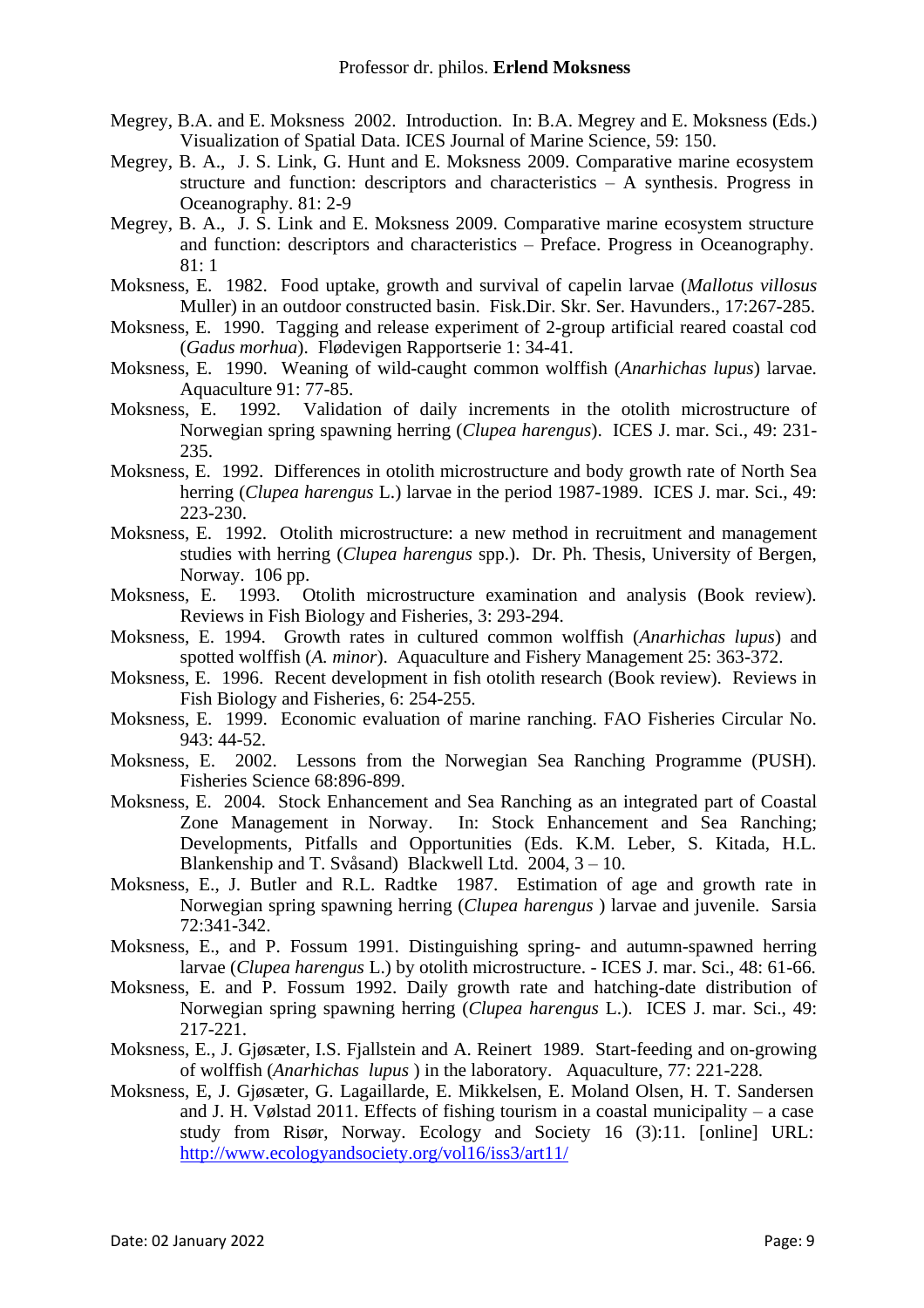- Moksness, E., E. Kjørsvik and Y. Olsen. 2004. Introduction. pp. 1-6, I: Moksness, E., Kjørsvik, E., Olsen, Y. (Ed.), Culture of Coldwater Marine Fish. Blackwell Publishing Ltd, Oxford,
- Moksness, E., J. Link, K. Drinkwater and S. Gaichas 2012. Bernard Megrey: pioneer of Comparative Marine Ecosystem analyses. *Marine Ecology Progress Series* 459, 165-167.
- Moksness, E. and D.A. Pavlov 1996. Management by life cycle of wolffish, *Anarhichas lupus* L., a new species for cold water aquaculture: a technical paper. Aquaculture Research, 27: 865-883.
- Moksness, E., G. Rosenlund and Ø. Lie 1995. The effect of fish meal quality on growth of juvenile wolffish (*Anarhichas lupus*). Aquaculture Research, 26: 109-115.
- Moksness, E., Rukan, K., Ystanes, L., Folkvord, A., and A. Johannessen 1995. Comparison of somatic and otolith growth in North Sea herring (*Clupea harengus* L.) larvae; evaluation of growth dynamics in mesocosms, p 119-134. In: Secor, D.H., J.M. Dean and S.E. Campana (Eds.) Recent developments in fish otolith research. University of South Carolina Press. Columbia, South Carolina, USA, 764 p.
- Moksness, E. and J.R. Selvik 1987. Description of the spawning and the early life history of haddock (*Melanogrammus aeglefinus* L.) from the Norwegian Skagerrak coast. Flødevigen Rappser. 1:1-15.
- Moksness, E. and R. Støle. 1997. Larviculture of marine fish for sea ranching purposes: is it profitable? Aquaculture 155: 341-353.
- Moksness, E., R. Støle and G. van der Meeren 1998. Profitability analysis of sea ranching with Atlantic Salmon (*Salmo salar*), Arctic charr (*Salvelinus alpinus*) and European lobster (*Homarus gammarus*) in Norway. Bulletin of Marine Science 62: 689-699
- Moksness, E. and V. Wespestad 1989. Ageing and back-calculating growth rate of Pacific herring (*Clupea harengus pallasi* ) larvae by reading daily otolith increments. Fish. Bull. 87 (3): 509-518.
- Moksness, E. and V. Øiestad 1984. Tagging and release experiments on 0-group coastal cod (*Gadus morhua* L.) reared in an outdoor basin. In: E. Dahl, D.S. Danielssen, E. Moksness and P. Solemdal (Editors), The Propagation of Cod *Gadus morhua* L. Flødevigen rapportser., 1, 1984: 787-794.
- Moksness, E. and V. Øiestad 1987. Interaction of Norwegian spring-spawning herring larvae (*Clupea harengus* ) and Barent Sea capelin larvae (*Mallotus villosus* ) in a mesocosm study. J. Cons. int. Explor. Mer, 44: 32-42.
- Morison, A.K., J. Burnett, W. J. McCurdy, and E. Moksness. 2005. Quality issues in the use of otoliths for fish age estimation. Marine and Freshwater Research, 56: 773-782.
- Morales-Nin, B., R.M. Bjelland and E. Moksness. 2005. Otolith microstructure of a hatchery reared European hake (*Merluccius merluccius*). Fishery Research 74: 300-305.
- Munk, P., P.O. Larsson, D.S. Danielssen and E. Moksness 1995. Larval and small juvenile cod *Gadus morhua* concentrated in the highly productive areas of a shelf break front. Marine Ecology Progress Series, 125: 21-30.
- Munk, P., P.O. Larsson, D.S. Danielssen and E. Moksness 1999. Variability in frontal zone formation and distribution of gadoid fish larvae at the shelf break in the northeastern North Sea. Marine Ecology Progress Series, 177: 221-233.
- Neilson, J.D. and E. Moksness. 1995. Otolith applications to population biology, p 399-402. In: Secor, D.H., J.M. Dean and S.E. Campana (Eds.) Recent developments in fish otolith research. University of South Carolina Press. Columbia, South Carolina, USA, 764 p.
- Sandersen, H.T., E. Mikkelsen, E. Moksness and J. H. Vølstad 2012. Dilemmas in Local Coastal Governance -Local management and development ambitions vs. sectoral and institutional barriers in Risør, Norway. In: Moksness, E., Dahl, E. and Støttrup,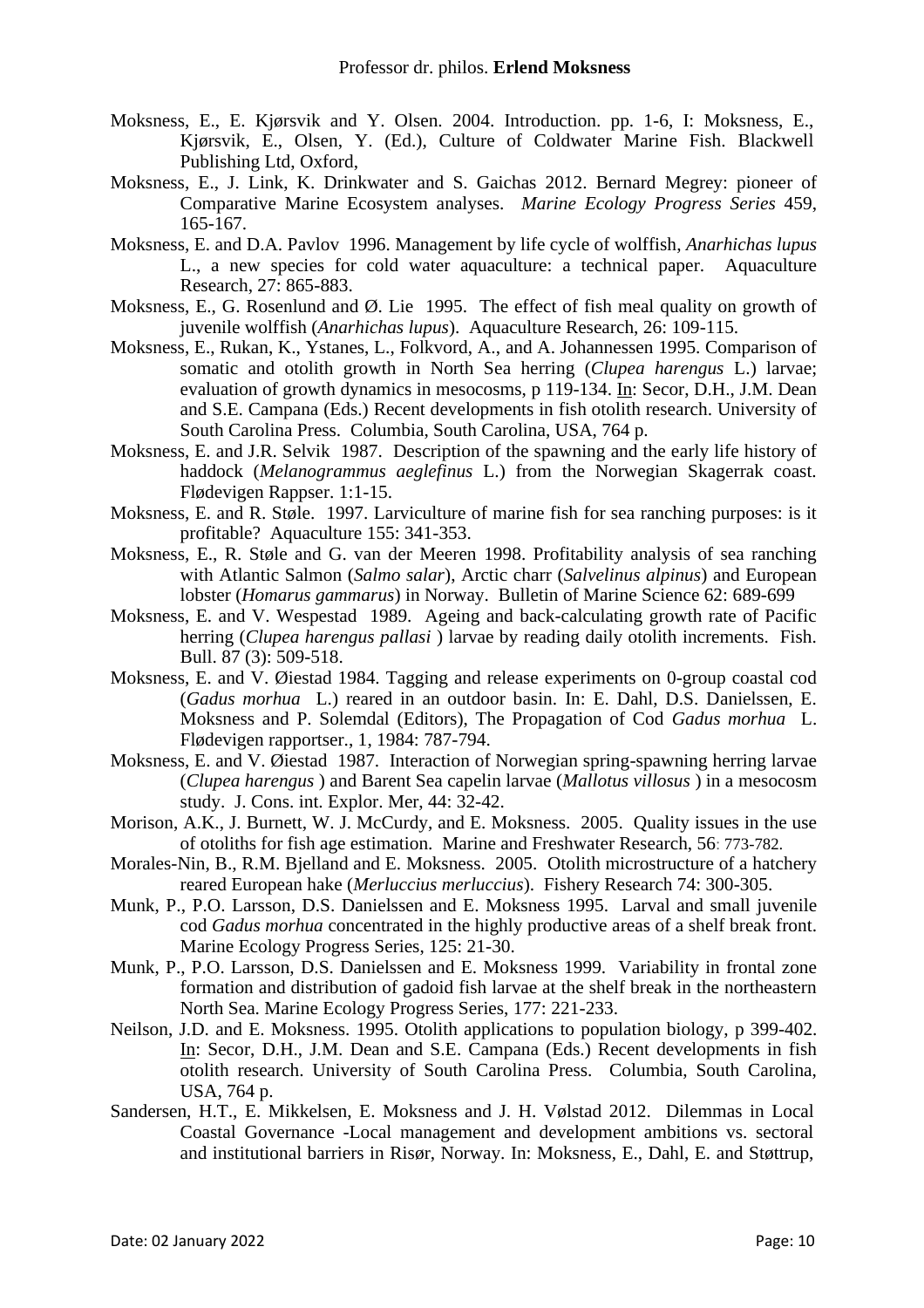J. (Eds.) *Global Challenges in Integrated Coastal Zone Management*. Wiley-Blackwell Ltd. 2012. ISBN 978-0-470-65756-0; 127-144.

- Suthers, I. M., Reid, D. D., Moksness, E., and Schilling, H. T. 2020. Novel fisheries investigations by Harald Dannevig: some parallels with Johan Hjort on the other side of the world. *ICES Journal of Marine Science*, fsaa001, [https://doi.org/10.1093/icesjms/fsaa001.](https://doi.org/10.1093/icesjms/fsaa001)
- Paulsen, H., O. S. Kjesbu, V. Buehler , R. A. J. Case, C. Clemmesen, G. Carvalho, L. Hauser, W . F. Hutchinson, E. Moksness, H. Otter, A. Thorsen and T. Svåsand (2009). Effects of egg size, parental origin and feeding conditions on growth of larval and juvenile cod *Gadus morhua. Journal of Fish Biology* (2009) 75, 516–537
- Pavlov, D.A. and E. Moksness 1993. Bacterial destruction of egg shell of common wolffish, *Anarhichas lupus* L., during incubation. Aquaculture International, 1: 178-186.
- Pavlov, D.A. and E. Moksness. 1994. Production and quality of eggs obtained from wolffish, *Anarhichas lupus* L., reared in captivity. Aquaculture, 122: 295-312.
- Pavlov, D. A. and E. Moksness 1994. Reproductive biology, early ontogeny, and effect of temperature on development in wolffish: comparison with salmon. Aquaculture International, 2: 133-153.
- Pavlov, D. A. and E. Moksness 1995. Development of wolffish eggs at different temperature regimes. Aquaculture International, 3: 315-335.
- Pavlov, D. A. and E. Moksness 1996. Swelling of wolffish, *Anarhichas lupus* L., eggs and prevention of their adhesiveness. Aquaculture Research, 27: 421-428.
- Pavlov, D.A. and E. Moksness 1996. Repeat sexual maturation of wolffish (*Anarhichas lupus* L.) broodstock. Aquaculture 13: 249-263.
- Pavlov, D.A. and E. Moksness 1996. Development of axial skeleton in wolffish, *Anarhichas lupus* (Pisces, Anarhichadidae), at different temperatures Enviromental Biology of Fishes, 49: 401-416.
- Pavlov, D. A., and Moksness, E. 1996. Sensitive stages during embryonic development of wolffish, *Anarhichas lupus* L. determining the final numbers of rays in unpaired fins and skeletal abnormalities. ICES Journal of Marine Science, 53: 731-740.
- Pavlov, D. A., and Moksness, E. 2000. Feasibility of cultivation cold-water marine fish species: An ontogenetic approach. p 412. In: Norberg, B., O.S. Kjesbu, G.L. Taranger, E. Andersson and S.O. Stefansson (Eds.) Proceedings of the 6<sup>th</sup> International Symposium on the reproductive physiology of fish. ISBN 82-7461- 048-2.
- Pavlov, D.A, E. Moksness and V.A. Burmenski 2000. Otolith microstructure characteristics in White Sea spring-spawning herring (*Clupea pallasi marisalbi* Berg) larvae. ICES J. mar. Sci., 57: 1069-1076.
- Pavlov, D. A., P. Knudsen, N. G. Emel`yanova and E. Moksness 1997. Spermatozoon ultrastructure and sperm production in wolffish (*Anarhichas lupus*), a species with internal fertilization. Aquatic Living Resources, 10: 187-194.
- Pearson, W.H., E. Moksness and J.R. Skalski 1995. A field and laboratory assessment of oil spill impacts on survival and reproduction of Pacific herring following the *Exxon Valdez* spill. In: P.G. Wells, J.N. Butler and J.S. Hughes (Eds.). Exxon Valdez Oil Spill: Fate and effects in Alaskan waters, ASTM STP 1219, American Society for Testing and Materials, Philadelphia: 626-661.
- Radtke, R.L., W. Showers, E. Moksness and P. Lenz 1996. Enviromental information stored in otoliths: insights from stable isotopes. Marine Biology, 127: 161-170.
- Radtke RL, Showers W, Moksness E, Lenz P (1998). Corrigendum: Environmental information stored in otoliths: Insights from stable isotopes. Marine Biology 132: 347-348.
- Rice, J., E. Moksness, C. Attwood, S.K. Brown, G. Dahle, K. M. Gjerde, E. S. Grefsrud, R. Kenchington, A. Ring Kleiven, P. McConney, M. A. K. Ngoile, T. F. Næsje, E. Olsen, E. Moland Olsen, J. Sanders, C. Sharma, O. Vestergaard and L. Westlund (In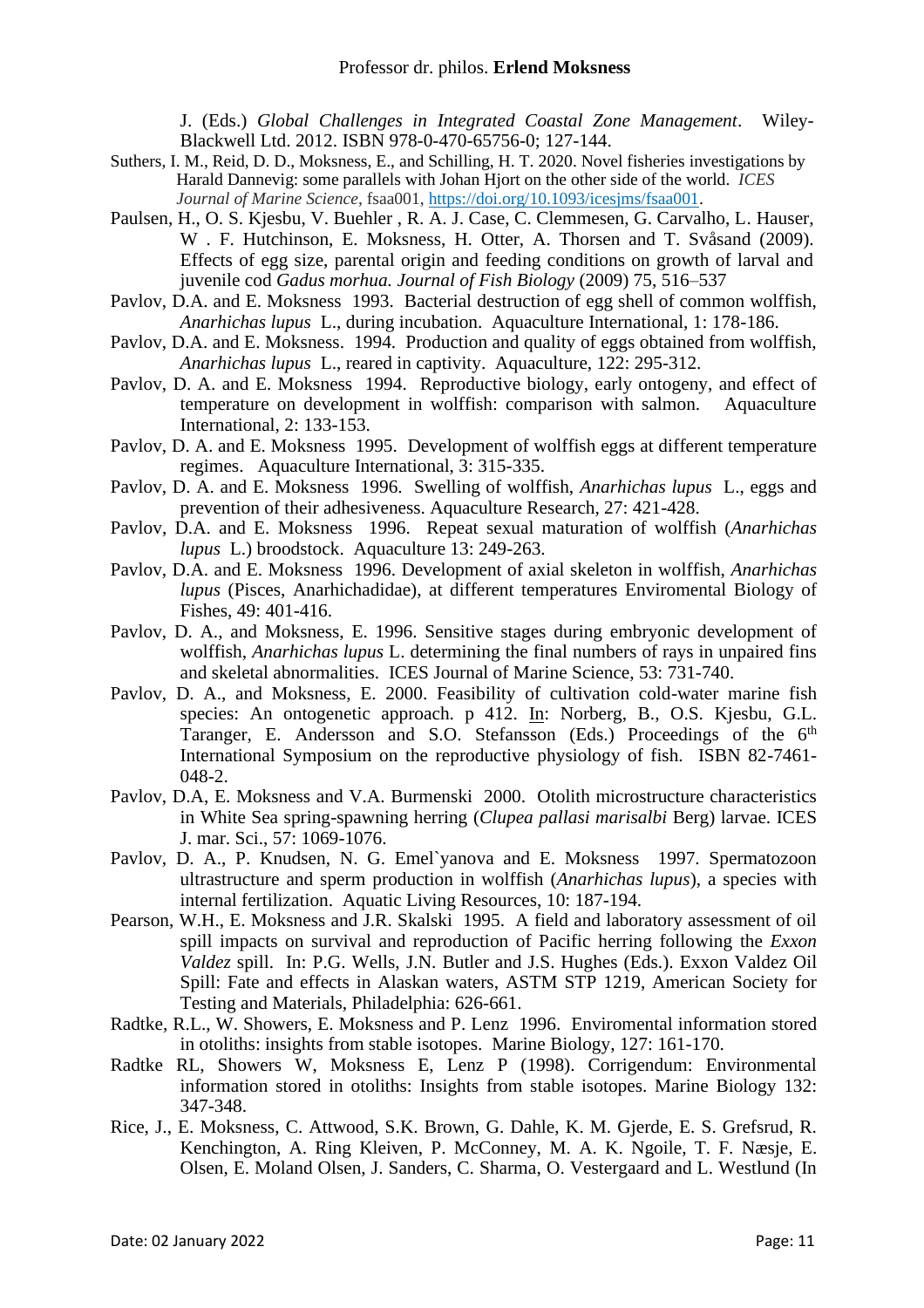press). The role of MPAs in reconciling fisheries management with conservation. *Ocean and Coastal Management*

- Solemdal, P., E. Dahl, D.S. Danielssen and E. Moksness, 1984. The cod hatchery in Flødevigen - background and realities. In: E. Dahl, D.S. Danielssen, E. Moksness and P. Solemdal (Eds.), The Propagation of Cod *Gadus morhua* L. Flødevigen rapportser., 1, 1984: 17-45.
- Steinarsson, A. and E. Moksness 1996. Oxygen consumption and ammonia excretion of common wolffish (*Anarhichas lupus* Linnaeus) in an experimental-scale, sea-water landbased culture system. Aquaculture Research, 27, 925-929.
- Stefanussen. D, Ø. Lie, E. Moksness, and K.I. Ugland 1993. Growth of juvenile common wolffish (*Anarhichas lupus*) on practical feeds. Aquaculture, 114: 103-111.
- Svåsand, T., and E. Moksness. 2004. Marine Stock enhancement and sea-ranching. pp. 475- 486, I: Moksness, E., Kjørsvik, E., Olsen, Y. (Ed.), Culture of Coldwater Marine Fish. Blackwell Publishing Ltd, Oxford,
- van der Meeren. T, and E. Moksness 2003. Growth and mortality patterns evaluated from otolith microstructure in Atlantic cod *Gadus morhua* larvae reared on different feeding regimes in mesocosms. Marine Ecology Progress Series, 264:83-95.
- Vogt, N.B., E. Moksness, S.P. Sporstøl, H. Knutsen, S. Nordenson and K. Kolset 1986. SIMCA principal component analysis of fatty acid patterns in day-1 and day-8 cod (*Gadus morhua* ) and haddock (*Melanogrammus aeglefinus* ) eggs. Mar. Biol., 92: 173-182.
- Wespestad, V. and E. Moksness 1990. Observations on the early life history of Pacific herring (*Clupea harengus pallasi* ) from Bristol Bay, Alaska, in a marine mesocosm. Fish. Bull. US. 88 (1): 191-200.
- Zhang, Z. and E. Moksness 1993. A chemical way of thinning otoliths of adult Atlantic herring, (*Clupea harengus*) to expose the microstructure in the nucleus region. ICES J. mar. Sci., 50: 213-217.
- Zhang, Z. and E. Moksness 1992. Preliminary notes on age information from sections of decalcified otoliths of Atlantic herring,. Fish. Res., 15: 181-186.
- Øiestad, V. and E. Moksness 1981. Study of growth and survival of herring larvae (*Clupea harengus* L.) using plastic bag and concrete enclosure methods combined. Rapp. P.v. Reun. Cons. Perm. int. Explor. Mer, 178:144-149.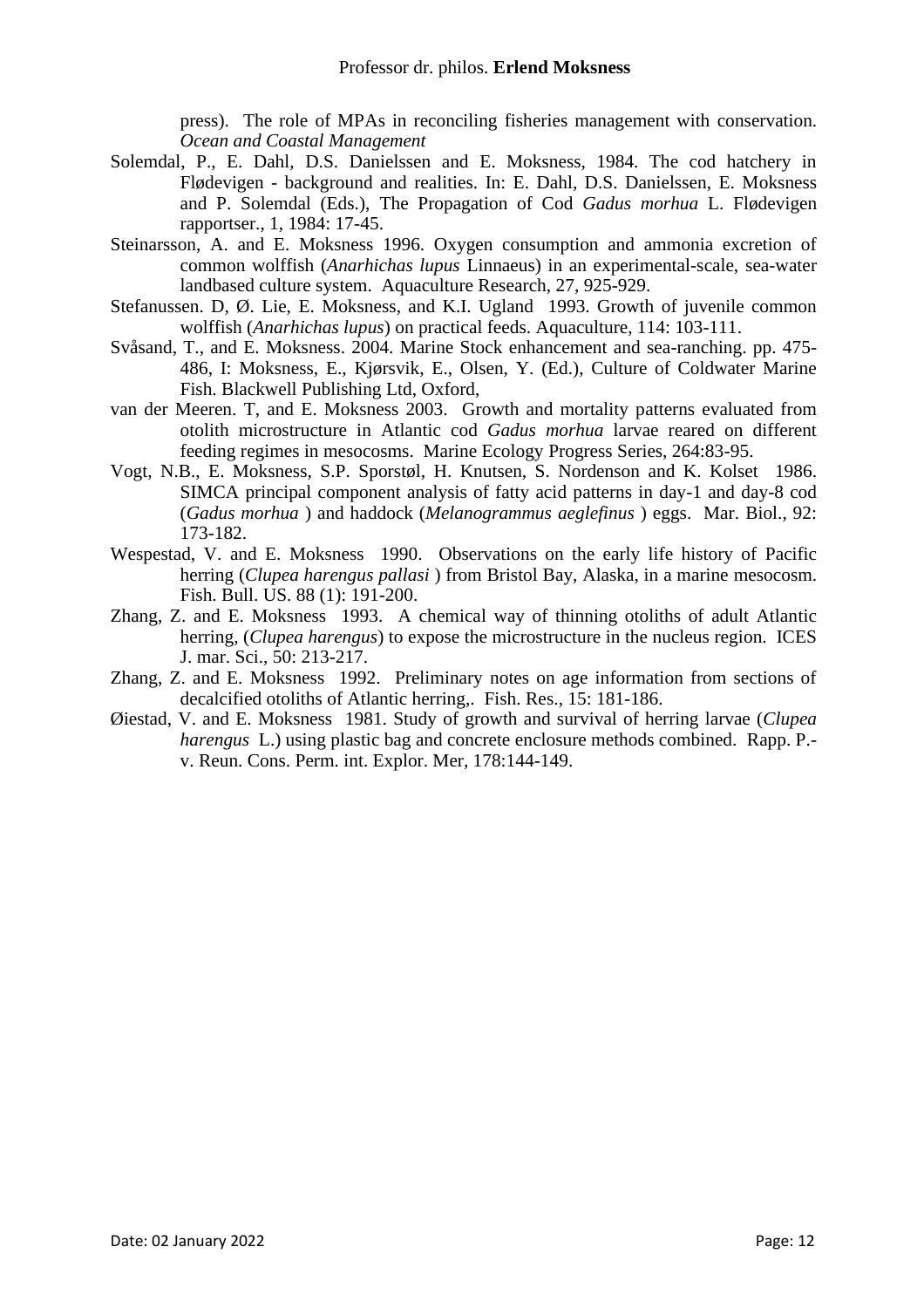## **International reports**

- Andersen, T. og E. Moksness 1988. Manual for reading daily increments by use of computer programme. A Apple Macintosh software program, OTO 1.06, included. Flødevigen Meldinger Nr. 4: 1-36.
- Andersen, T. og E. Moksness 1989. Estimation of age in days and daily growth rate in larvae and juvenile marine fishes based upon reading daily increments in their otoliths. (Abstract only) Rapp. P.-v. Réun. Cons. int. Explor. Mer, 191: 474-474.
- Andersen, T. og E. Moksness 1988. Estimation of age in days and daily growth rate in larvae and juvenile marine fishes based upon reading daily increments in their otoliths. ICES ELHS/1988 Poster No. 56.
- Anon. 1985. Preliminary report of the international 0-group fish survey in the Barent Sea and adjacent waters in August-September 1985. ICES CM 1985/G:75 : 1-27.
- Anon 1985. Report of the working group on larval fish ecology to the biological oceanography committee of ICES. ICES CM 1985/L:28.
- Anon. 1986. Preliminary report of the international 0-group fish syrvey in the Barent Sea and adjacent waters in August-September 1986. ICES CM 1986/G:78 : 1-27 [Mimeo]
- Anon. 1987. Report of the Herring Assessment Working Group for the area south of 62 °N. ICES CM 1987/Assess:19, Part 1 and 2.
- Anon 1987. Report of the working group on Larval Fish Ecology to the biological oceanography committee of ICES. ICES CM 1987/L:28.
- Anon. 1988. Report of the Herring Assessment Working Group for the area south of 62 °N. ICES CM 1988/Assess:19, Part 1 and 2.
- Anon 1989. Report of the working group on larval fish ecology to the Biological Oceanography committee of ICES. ICES CM 1989/L:22.
- Anon 1989. Report of the working group on Mass rearing of juvenile marine fish to the Mariculture committee of ICES. ICES CM 1989/F:4.
- Anon 1990. Report of the working group on Recruitment Processes to the Biological Oceanography committee of ICES. ICES CM 1990/L:96.
- Anon 1990. Report of the Working Group on Herring larvae surveys south of 62N to the Pelagical Fish committee of ICES. ICES CM 1990/H:7.
- Anon 1992. Report of the Workshop on methods of forecasting herring catches in division IIIA and the North Sea. Lysekil, 10-13 March 1992. ICES CM 1992/H:5, 25 pp [Mimeo].
- Anon 1992. Report of the ICES otolith microstructure workshop. Report to the ICES working group on Recruitment Processes. Arendal, Norway, 26-28 November 1991. 25 pp [Mimeo].
- Anon 1992. Report of the working group on Recruitment Processes. Fuengirola, Spain, 23- 26 June 1992. ICES CM 1992/L:6. 1-53 [Mimeo].
- Anon 1994. Report of the working group on Recruitment Processes. Lysekil, Sweden, 14-17 June 1994. ICES CM 1994/L:12. 1-53 [Mimeo].
- Anon. 1995. Report of the ICES Workshop on sandeel otolith analysis. Arendal, Norway, 28 August - 1 September 1995. ICES CM 1995/G:4. 1-31 [Mimeo].
- ICES, (Moksness, E., m.fl.) 2004. Report of the ICES Study Group on Information Needs for Coastal Zone Management. ICES CM 2004/E:08. Ref. ACME. F. 38pp.
- ICES, (Moksness, E., m.fl.) 2005. Report of the ICES Study Group on Information Needs for Coastal Zone Management. ICES CM 2005/E:09. Ref. ACME. F. 36pp.
- Report of the Clupeoids otolith microstructure workshop. Fuengirola, Spain, 29 june 1 July 1992. 12 pp [Mimeo].
- Bjerkås, E., I. Bjerkås and E. Moksness 1996. An outbreak of cataract in wolffish (Anarhicas spp.). European Scociety of Veterinary Ophthalmology / European College of Veteinary Ophthalmologists. Jerusalem, Oktober 1996.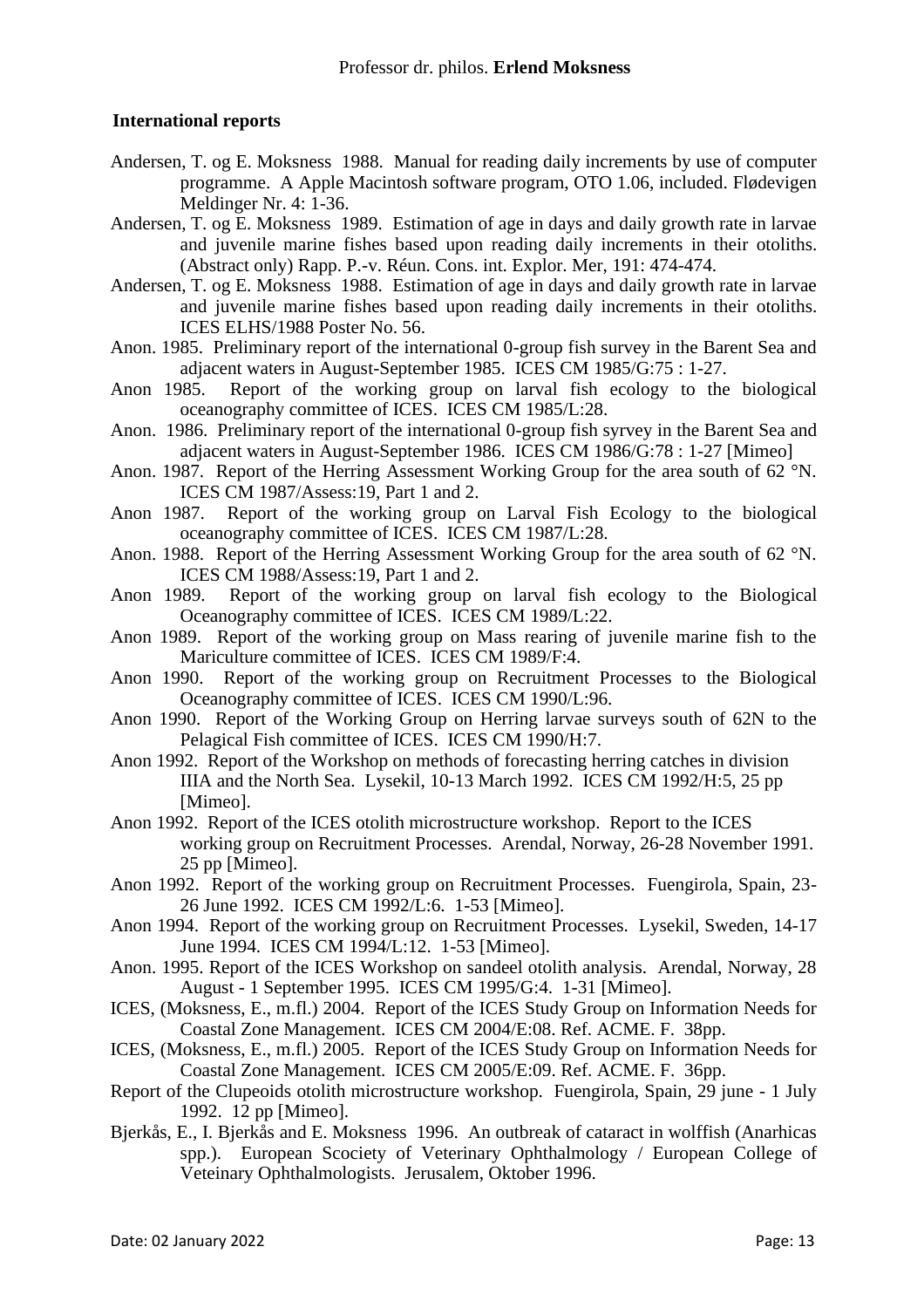- Blaxter, J.H.S., D.S. Danielssen and E. Moksness 1993. Report from the symposium on sea ranching of cod and other marine fish species. Arendal, Norway 15-18 June 1993. ICES CM 1993/F:49, 12 pp
- Bøhle, B. and E. Moksness 1991. On the distribution of euphausiids in Skagerrak. ICES CM 1991/L:4, 1-12 [Mimeo].
- Butler, J. and E. Moksness 1997. Manual for OTO 3.0 and OPS. NOAA-TM-NMFS-SWFSC-238: 1-57.
- Campana, S. and E. Moksness 1991. Accuracy and precision of age and hatch date estimates from otolith microstructure examination. ICES CM 1991/L:2, 1-27 [Mimeo].
- Danielssen, D.S., E. Moksness and V. Øiestad, 1979. Duoculture of plaice (*Pleuronectes platessa* ) and lobsert (*Homarus gammarus* ) fry in two enclosures based on natural production. Symp. Early Life History of Fish., Int. Coun. Explor. Sea, April 1979: 1- 4, 1 fig. and 1 tab. (Mimeo.)
- Ellertsen, B., E. Moksness, P. Solemdal, S. Tilseth and V. Øiestad 1977. Rearing of marine fish in ponds on natural food production. 3rd Meeting of the ICES Working group on Mariculture, Brest, France, May 10-13, 1977. Actes de Cologues du CNEXO, 4 : 11.
- Ellertsen, B., E. Moksness, P. Solemdal, T. Strømme, S. Tilseth, and V. Øiestad, 1977. The influence of light and food density on feeding success in larvae of cod (*Gadus morhua* L.), field and laboratory observations. ICES CM 1976/F: 34, 1-16, 15 fig. and 6 tab. [Mimeo.]
- Ellertsen, B., E. Moksness, P. Solemdal, T. strømme, S. Tilseth. T. Westgård and V. Øiestad, 1977. Vertical distribution and feeding of cod larvae in relation to occurrence and size of prey organisms. ICES DM 1977/L:33, 1-22, 17 fig. (Mimeo.)
- Ellertsen, B., E. Moksness, P. Solemdal, S. Tilseth, T. Westgård and V. Øiestad, 1979. Growth and survival of three larval populations of cod (*Gadus morhua* L.) in an enclosure. Symp. Early Life History of Fish., Int. Coun. Explor. Sea, April 1979: 1- 26, 15 fig. and 16 tab. (Mimeo,)
- Ellertsen, B., E. Moksness, P. Solemdal, T. Strømme, S. Tilseth, T. Westgård and V. Øiestad, 1980. Some biological aspects of cod larvae (*Gadus morhua* L.). Symp. Early Life History of Fish., Int. Coun. Explor. Sea, April 1979: 1 (Mimeo.)
- Falk-Petersen, I-B., T. Haug and E. Moksness 1988. Observation on the occureance, size and feeding of ocean catfish, *Anarchicas lupus* , larvae in western Finnmark, North Norway. ICES ELHS/1988 Poster No. 10.
- Falk-Petersen, I-B., T. Haug and E. Moksness 1989. Observation on the occurence, size and feeding of ocean catfish, *Anarhichas lupus* , larvae in western Finnmark, North Norway. (Abstract only) Rapp. P.-v. Réun. Cons. int. Explor. Mer, 191: 458-458.
- Folkvord, A., A. Johannessen, E. Moksness and P. Fossum 1997. Temperature-dependent otolith growth in herring (Clupea harengus L.) larvae. Presented at "Ichthyoplankton ecology symposium", The Fisheries Society of the British Isles Annual International Symposium, 8.-11. July 1997, Galway, Irland
- Fossum, P. and E. Moksness 1988. Distinguishing between spring and autumn spawned herring from daily increments, a preliminary report. ICES CM 1988/H:15, 1-9.
- Fossum, P. and E. Moksness 1991. Estimation of daily growth rate and birthdate-distribution in Norwegian Spring Spawning Herring (*Clupea harengus* L.), from daily increment studies of 2-4 Month old juveniles. In: Meltaff, B (ed.) Proceedings from the International Herring Symposium, Alaska Sea Grant College Program. Report No. 91-01-1991: 37-51.
- Fossum, P. and E. Moksness 1991. Back-calculating birthdate distribution and growth history of Norwegian spring spawning herring (*Clupea harengus* L.) with otolith data from juveniles of the 1990 yearclass. ICES CM 1991/H:14, 1-16 [Mimeo].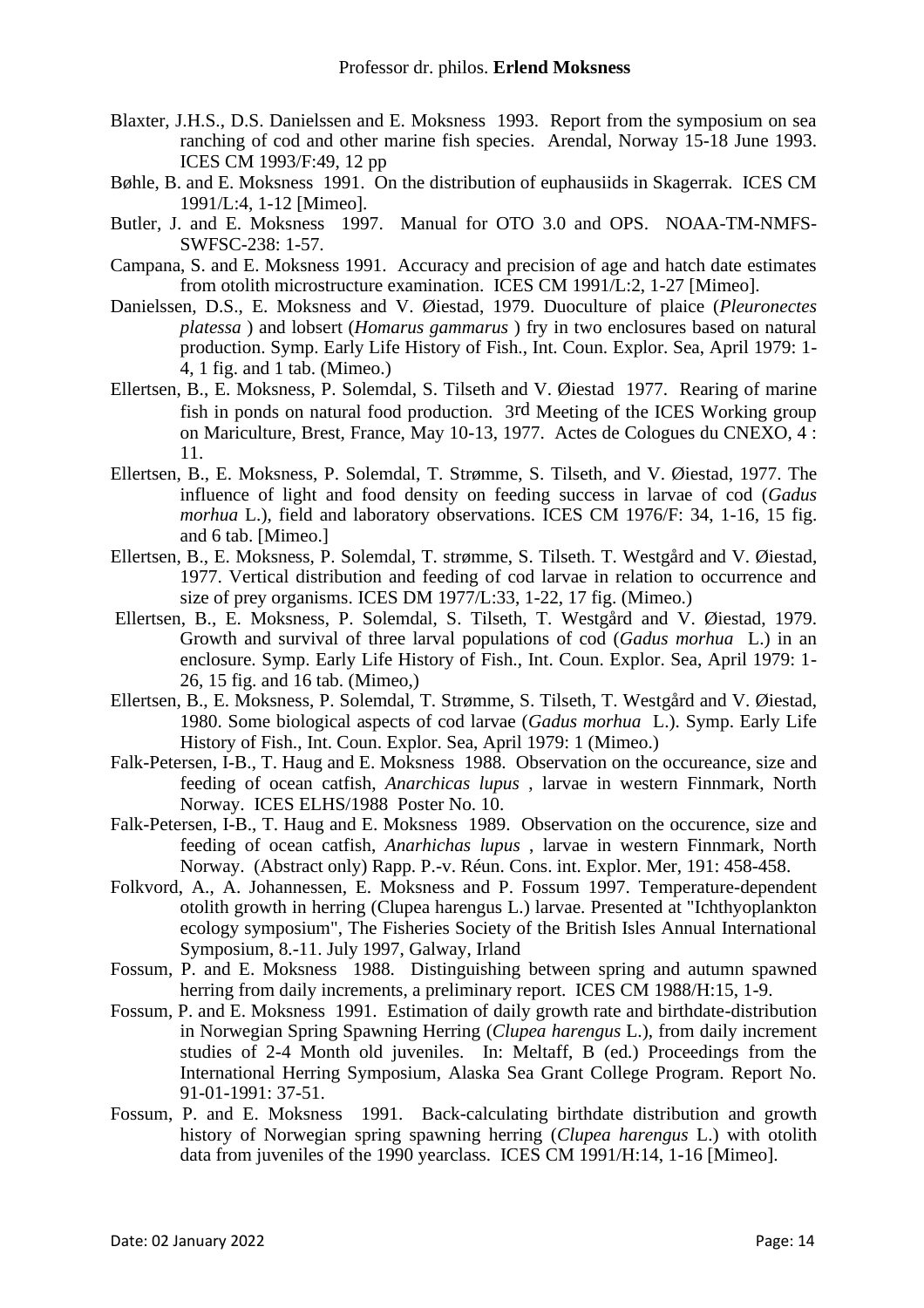- Fossum, P. and E. Moksness 1993. A study of spring- and autumn-spawned herring (*Clupea harengus* L.) larvae in the Norwegian coastal current during spring 1990. Symposiet "New Directions in Otolith Research and Application" i Hilton Head, South Carolina, USA, Februar 1993. (Submitted)
- Gjøsæter, J. and E. Moksness 1987. Some preliminary observations on catfish (*Anarhichas lupus* L. and *A. minor* Olafsen) in captivity. ICES CM 1987/F:32. 1-12.
- Godø, O.R. and E. Moksness, 1985. Growth and maturation of Norwegian coastal cod and Arcto-Norwegian cod under different conditions. Workshop on comparative biology, assessment and management of Gadoids. Seattle, Washington 24-28/5-85.
- Heath, M., K. Brander, K. Richardson, P. Munk and E. Moksness 1988. Biological investigations during the autumn circulation experiment (ACE) in the North Sea 1987-1988. ICES ELHS/1988 Poster nr. 123.
- Heath, M., K. Brander, K. Richardson, P. Munk and E. Moksness 1988. Biological investigations during the autumn circulation experiment (ACE) in the North Sea 1987-1988. (Abstract only) Rapp. P.-v. Réun. Cons. int. Explor. Mer, 191: 451-451.
- Hjartarson, S.V., B. Th. Björnsson, E. Moksness and B. Norberg 1991. Induction of vitellogenin synthesis in juvenile striped wolffish (*Anarhichas lupus* L.). In: Scott, A.P., J.P. Sumpter, D.E. Kime, and M.S. Rolfe (Eds.) Proceedings of the Fourth International Symposium on the Reproductive Physiology of Fish. University of East Anglia, Norwich, U.K., 7-12 July 1991.
- Hjartarson, S.V., E. Moksness, B. Th. Björnsson and B. Norberg 1993. Induction of vitellogenin synthesis by estradiol-17ß in juvenile striped wolffish (*Anarhichas lupus* L.). World Fisheries Congress, i Athen, Hellas, 3-8 mai 1992.
- Høie, H., A. Folkvord, A. Johannessen and E. Moksness 1996. genetic and enviromental effects on hatch-check size and formation in herring (Clupea harengus L.) otoliths. American Fisheries Society, 13-19 juni 1996, New Orleans, USA
- Iversen, S. and E. Moksness 1990. A preliminary study of microstructure in otoliths of seacaught mackerel (*Scomber scombrus* L.) larvae. ICES CM 1990/H:4. 1-10 [Mimeo].
- Ivarfjord, T., Pedersen, T., Moksness, E. 2004. Do capelin larvae deposit daily increments in their otoliths?. ICES CM 2004/DD:09, 12 pp.
- Jakobsen, R., Pedersen, T., Moksness, E., 2004. Growth, age- and size distributions of capelin larvae in the Barents Sea investigated by otolith analysis. ICES CM 2004/DD:08
- McCurdy, W.J. and E. Moksness 1997. The establishment of EFAN The European network of fish ageing laboratories. ICES CM 1997/HH:01 (Poster)
- Moksness, E., 1980. Survival, growth and food uptake of capelin larvae (*Mallotus villosus* ) in a constructed basin, compared with laboratory and field observations. Symposium on Enclosed Marine Experimental Ecosystems, August 13-16, 1980, Institute of Ocean Sciences, Sidney, British Columbia, Canada, 1-15, 9 fig. and 2 tab. (Mimeo.)
- Moksness, E. 1983. Spawning of haddock (*Melanogrammus aeglefinus* L.) in captivity. New experiments in 1983. ICES CM 1983/G: 24,1-4, 5 fig. and 4 tab. (Mimeo.)
- Moksness, E. 1983. Sexual experience in cod (*Gadus morhua* L.) and haddock (*Melanogrammus aeglefinus* L.) ICES CM 1983/G: 39, 1-7, 4 fig. and 4 tab. (Mimeo.)
- Moksness, E. 1984. Laboratory Experiments with haddock. ICES Working Group on Larval Fish Ecology, Hirtshals, Denmark, 25-27 June 1984.
- Moksness, E. 1987. Fish larvae investigations in Norway. ICES Working group on Larval Fish Ecology, Hirtshals, Denmark, 17-19 Juni 1987. 7 pp.
- Moksness, E. 1988. The effect of the 1983 herring year-class on the 1983 capelin year-class. ICES/CM 1988/H:53. (Poster session "Death in sea")
- Moksness, E. 1989. Mesocosms studies with herring (*Clupea harengus* ) in Norway. The Sixth Pacific herring workshop. Seattle, 2-3 February 1989.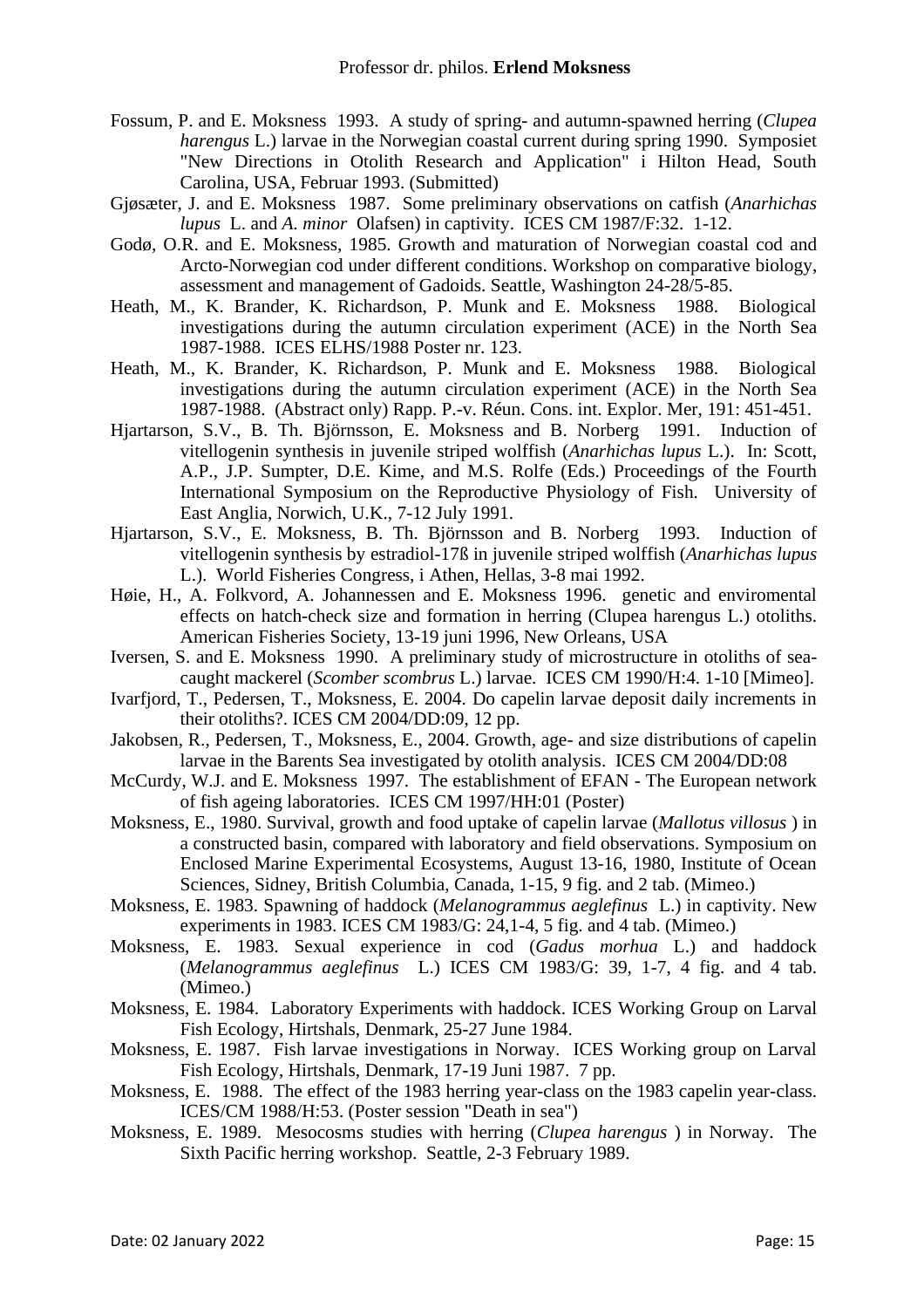- Moksness, E. 1989. Current herring (*Clupea harengus* ) research in Northern Europe. The Sixth Pacific herring workshop. Seattle, 2-3 February 1989.
- Moksness, E. 1990. Final report to BPNorge A/S on the project "Cultivation of wolffish". 48 sider.
- Moksness, E. 1990. Manual for OPS (Otolith Population Statistics). A Apple Macintosh software program, OPS 2.16, included. Flødevigen Meldinger Nr. 5: 1-35.
- Moksness, E. 1996. Economic Evaluation of Marine Ranching. INTERNATIONAL SYMPOSIUM ON MARINE RANCHING, Kanazawa, Ishikawa, Japan, 13 - 16 September 1996
- Moksness, E. 2000. Final report to EU on the prosjekt "Precision and Accuracy of tools in Recruitment Studies" (PARS), 1997 – 2000. FAIR-CT96-1371. 335 pp
- Moksness, E. 2000. Final report to EU on the European Fish Ageing Network (EFAN), 1997  $-2000$ . Concerted Action (CA). FAIR-CT96-1304. 38 pp
- Moksness, E. 2006. Final report to EU on the Towards Accreditation and Certification of Age Determination of Aquatic Resources (TACADAR), 2002 - 2006. Concerted Action (CA). Q5CA-2002-01891. 82 pp
- Moksness, E. and S. Campana 1990. The intercalibration exercise on otolith microstructure. Report to the ICES working group on Recruitment Processes. 32 pp. [Mimeo].
- Moksness, E. and J. Gjøsæter 1987. Half-year report 1987 to BPNorge A/S on the project "Cultivation of wolffish". 36 sider.
- Moksness, E., J. Gjøsæter and T. Johannessen 1988. Annual report 1987 to BPNorge A/S on the project "Cultivation of wolffish". 46 sider.
- Moksness, E., J. Gjøsæter, T. Johannessen and M. Nijhof. 1988. Half-year report 1988 to BPNorge A/S on the project "Cultivation of wolffish". 21 sider.
- Moksness, E., J. Gjøsæter and T. Johannessen 1989. Annual report 1988 to BPNorge A/S on the project "Cultivation of wolffish". 54 sider.
- Moksness, E., J. Gjøsæter and T. Johannessen 1988. Half-year report 1989 to BPNorge A/S on the project "Cultivation of wolffish". 7 sider.
- Moksness, E. and T. Johannessen 1988. Herring (*Clupea harengus* ) larvae investigations in the Skagerrak area, December 1987 to March 1988. A preliminary report. ICES CM 1988/H:20, 1-17.
- Moksness, E., Ø Lie, G. Rosenlund, H. Hustveit, G.I. Hemre and S. Øines 1992. Final report on the project "Feed for wolffish (*Anarhichas* sp.)" 16 sider.
- Moksness, E. and J. Riis-Westergaard. 1982. Spawning of haddock (*Melanogrammus aeglefinus* ) in captivity. ICES CM 1982/G: 30, 1-9, 3 fig. and 2 tab. (Mimeo.)
- Moksness, E. and J. Riis-Vestergaard 1982. Spawning of haddock (*Melanogrammus aeglefinus* L.). Flødevigen Rapportserie 2: 1-9.
- Moksness, E., K. Rukan, L. Ystanes, A. Folkvord and A. Johannessen 1993. Comparison of somatic and otolith growth in North Sea herring (*Clupea harengus*) larvae; Evaluation of growth dynamics in mesocosms. Symposiet "New Directions in Otolith Research and Application" i Hilton Head, South Carolina, USA, Februar 1993. (Submitted)
- Moksness, E. and J.R. Selvik, 1984. The size, developmental periods and buoyancy of eggs and larvae of haddock (*Melanogrammus aelgefinus* L.) spawned in captivity. ELH/LFC-Symposium, May 6-10, 1984 - Vancouver, Canada, Session: Development: 20 pp.
- Moksness, E. and D. Stefanussen 1990. Growth rates in cultured commen wolffish (*Anarhichas lupus*) and spotted wolffish (*A. minor*). ICES CM 1990/F:2. 1-9 [Mimeo].
- Moksness, E. and E. Torstensen, 1985. The buoyancy of sprat (*Sprattus sprattus* ) eggs and larvae in the Skagerrak area. ICES CM 1985/L:6, 1-12, 8 figs. and 1 tab. (Mimeo.)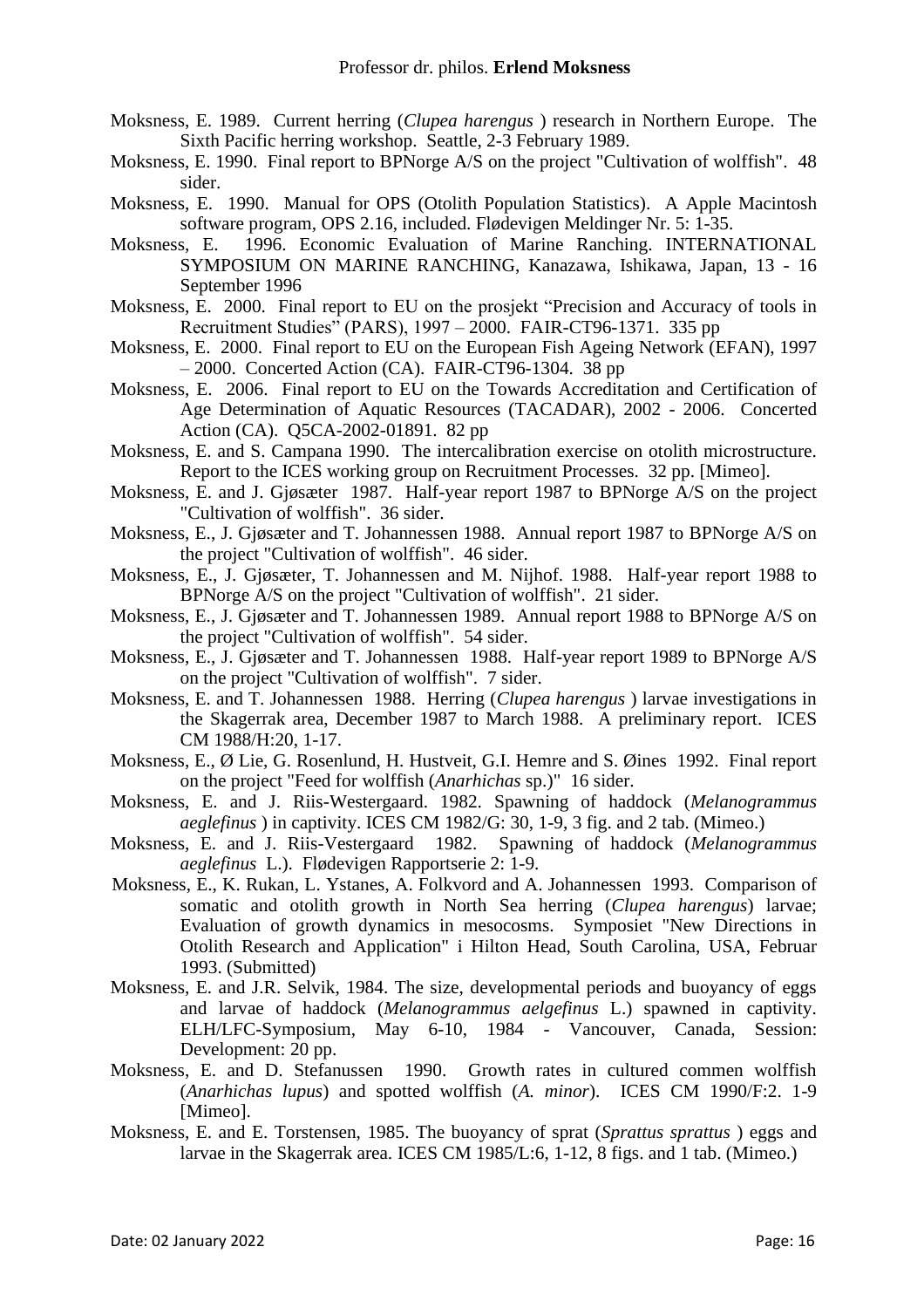- Moksness, E. and V. Øiestad, 1979. Growth and survival experiments with capelin larvae (*Mallotus villosus* ) in a basin and in plastic bags. ICES CM 1979/F: 53, 1-10, 4 fig. and 6 tab. (Mimeo.)
- Moksness, E. and V. Øiestad, 1985. Growth and survival of Atlanto-Scandian herring larvae (*Clupea harengus* ) and capelin larvae (*Mallotus villosus* ) and their interaction in a mesocosm study. Minisymp.: "Closed experimental systems, their use in ecological research, particularly of fish larvae", London 1985.
- Moksness, E. and V. Wespestad 1988. Ageing and back-calculating growth rate of Pacific herring (*Clupea harengus pallasi* ) larvae by reading daily otolith increments. Proceedings from Workshop on "Year class variations as determined from prerecruit investigations, Bergen, Norway, 28-30 September 1988: 541-552.
- Moksness, E., R. Støle and G. van der Meeren 1996. Profitability analysis of sea ranching with Atlantic Salmon (*Salmo salar*), Arctic charr (*Salvelinus alpinus*) and European lobster (*Homarus gammarus*) in Norway. International Sympoium on Marine Stock Enhancement: A New Perspective, November 21-23 1996, Sarasota, Florida, USA
- Munk, P., D.S. Danielssen, P.O. Larsson and E. Moksness 1993. Distribution of larval and juvenile cod in relation to hydragraphic fronts in the areas of northwestern North Sea, Skagerrak and Kattegat. ICES 1993 Symposium on Cod and Climate Change. Reykjavik, Iceland, 23-27 August 1993.
- Øiestad, V. and E. Moksness, 1979. Interaction between Atlanto-Scandian herring larvae (*Clupea harengus* L.) and capelin larvae (*Mallotus villosus* ) in a concrete enclosure experiment. ICES CM 1979/F: 52, 1-10, 3 fig. and 1 tab. (Mimeo.)
- Øiestad, V. and E. Moksness, 1979. Study of growth and survival of herring larvae (*Clupea harengus* ) using plastic bag and concrete enclosure methods combined. Symp. Early Life History of Fish., Int. Coun. Explor. Sea, April 1979: 1-15, 2 fig. and 10 tab. (Mimeo.)
- Øines, S. and E. Moksness, 1991. The growth response of turbot (*Scophtalmus maximus*) and wolffish (*Anarchichas lupus*) on two different qualities of fish meal. Symposium on fish nutrition and feeding. Biarritz, France, 24-27 June 1991. 1pp.

#### **Norwegian reports**

- Anon. 1992. Report from the annual meeting in Program 3 «Reproduction and Recruitment» 12-13 november.
- Anon. 1993. Report from the annual meeting in Program 3 «Reproduction and Recruitment» 10-12 november.
- Anon. 1994. Report from the annual meeting in Program 3 «Reproduction and Recruitment» 10-11november.
- Anon. 1995. Report from the annual meeting in Program 3 «Reproduction and Recruitment» 9-10 november.
- Andersen, T. og E. Moksness 1987. Med harddisk til lands, til vanns og i luften. Datatid nr 4:166-167.
- Andersen, T. og E. Moksness 1988. Manual for dagsonelesning ved bruk av datamaskin. Et Apple Macintosh program, OTO 1.05, inkludert. Flødevigen Meldinger Nr. 4: 1-36.
- Anon. 1986. Manual til bruk ved 0-gruppe tokt i Barentshavet. Bunnfisk-Nord. Fiskeridirektoratet Havforskningsinstituttet, Bergen. 20 sider.
- Anon. 1987. Manual til bruk ved silde-tokt i Skagerrak. Fiskeridirektorates Havforskningsinstitutt, Statens Biologiske Stasjon Flødevigen. 21 sider.
- Anon. 1988. Manual for 0-gruppe sei tokt i Nordsjøen og Norskehavet, april-mai. Bunnfisk-Nord/Bunnfisk-Sør, Fiskeridirektoratets Havforskningsinstitutt. 26 sider.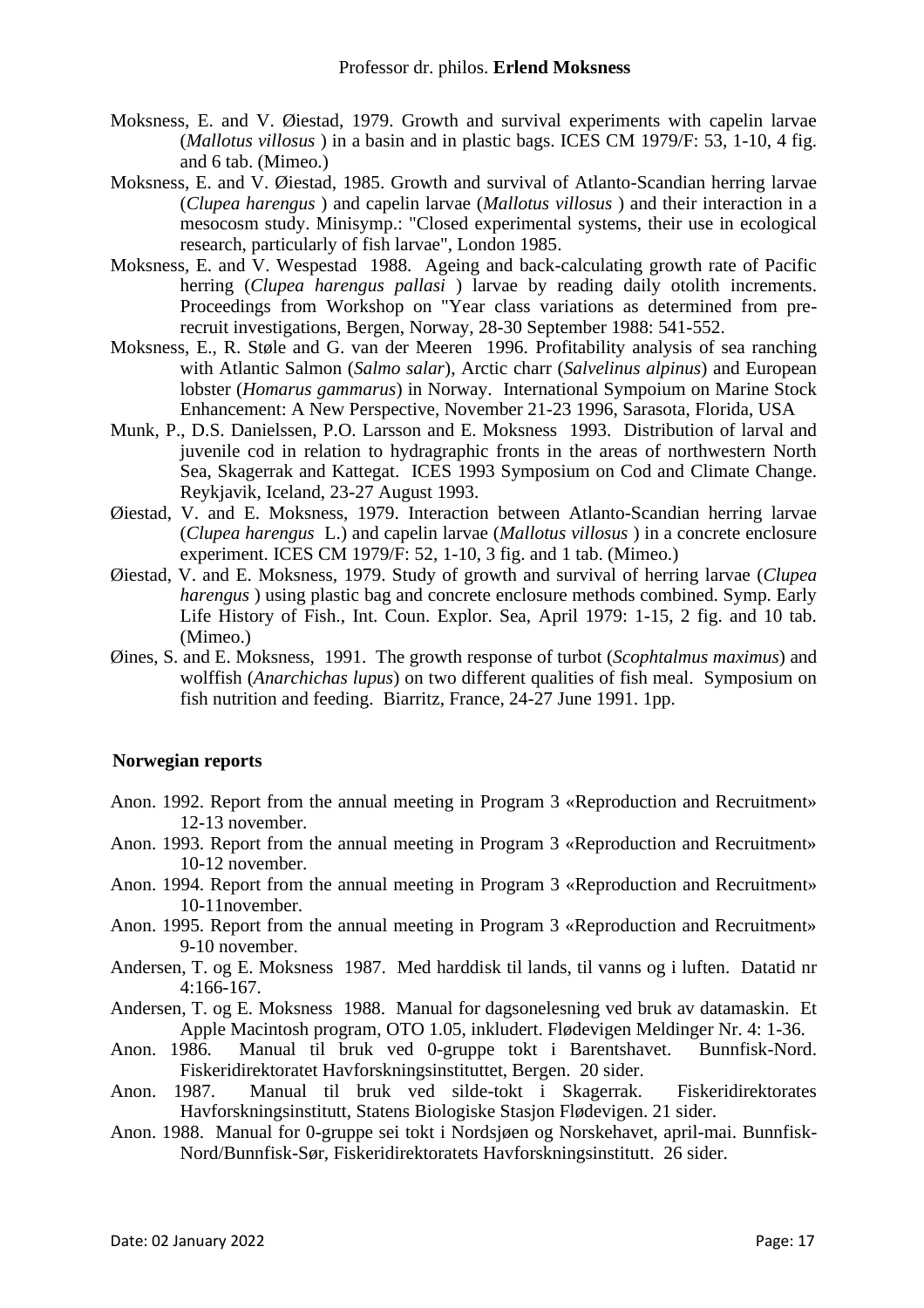- Johannessen, T., Ø. Lie, J. Gjøsæter, R. Hole og E. Moksness 1989. Sluttrapport på NFFRprosjektet "Fór til steinbit" (NFFR nr. V 703.011). 8 sider.
- Jørstad, K.E., O.R. Godø, E. Moksness and J. Reisegg, 1981. Krysnings-forsøk mellom skrei og kysttorsk. Crossing experiments between Arctic and coastal cod. Fisken og Havet, ser. B. 1981 (2): 17-30 (in Norwegian)
- Moksness, E. 1978. Bassengstudier av torskelarvens næringsvalg, vekst og overleving, fra klekking til metamorfose. Thesis, Univ. of Bergen, 73 pp.
- Moksness, E. 1984. Rekrutteringsmekanismen hos hyse. Sluttrapport NFFR prosjekt I 703.02.
- Moksness, E. 1987. Forsøk med overvintring av regnbuørret (*Salmo irredeus* ) og laks (*Salmo salar* ) på sørlandet. Flødevigen Meldinger 3, 1987: 1-12.
- Moksness, E. 1987. Bruker-manual til Data-anlegget. Fiskeridirektorates Havforskningsinstitutt, Statens Biologiske Stasjon Flødevigen. 59 sider.
- Moksness, E. 1987. Manual til Steinbit-prosjektet. Fiskeridirektorates Havforskningsinstitutt, Statens Biologiske Stasjon Flødevigen. 65 sider.
- Moksness, E. 1988. Manual til Alarm-anlegget. Fiskeridirektorates Havforskningsinstitutt, Statens Biologiske Stasjon Flødevigen. 10 sider.
- Moksness, E. 1988. Manual til Lys-anlegget. Fiskeridirektorates Havforskningsinstitutt, Statens Biologiske Stasjon Flødevigen. 5 sider.
- Moksness, E. 1988. Manual til Video-anlegget. Fiskeridirektorates Havforskningsinstitutt, Statens Biologiske Stasjon Flødevigen. 10 sider.
- Moksness, E. 2003. Veileder i marin-økologisk planlegging i kystsonen. Vann, 4: 346-349.
- Moksness, E. og J. Gjøsæter 1986. Halvårs-rapport for 1986 til BPNorge A/S på prosjektet "Oppdrett av Steinbit". 4 sider
- Moksness, E. og J. Gjøsæter 1987. Års-rapport for 1986 til BPNorge A/S på prosjektet "Oppdrett av Steinbit". 15 sider
- Moksness, E., Johanssen , O. og Johanssen, S. 1986. Forsøk med overvintring av regnbuørret (*Salmo irredeus* ) på sørlandet. Flødevigenmeldinger 6, 1986: 1-11.
- Moksness, E. and V. Øiestad, 1980. Merkeforsøk med 0-gruppe kysttorsk (*Gadus morhua* L.) drettet opp i et utendørs basseng. Tagging experi-ments on 0-group coastal cod (*Gadus morhua* L.) reared in an outdoor basin. Fisken og Havet, ser. B, 1980 (4): 11-20.
- Moksness, E., S. Olsen og G. Ståhl. 1986. Om produksjon av marin fiskeyngel og deres anvendelse. Notat til NFFR. :1-13.
- Moksness, E. and V. Øiestad, 1981. Bassengforsøk på marin fiskeyngel. Sluttrapport NFFR prosjekt I 701.36, 60 pp.
- Diverse halv- og helårsrapporter til NFFR innen NFFR-prosjektene I 701.11, I 701.36 og I 703.02
- Diverse toktrapporter innen prosjektene "Sild i Skagerrak" og "Alger og fiskelarver i Skagerrak".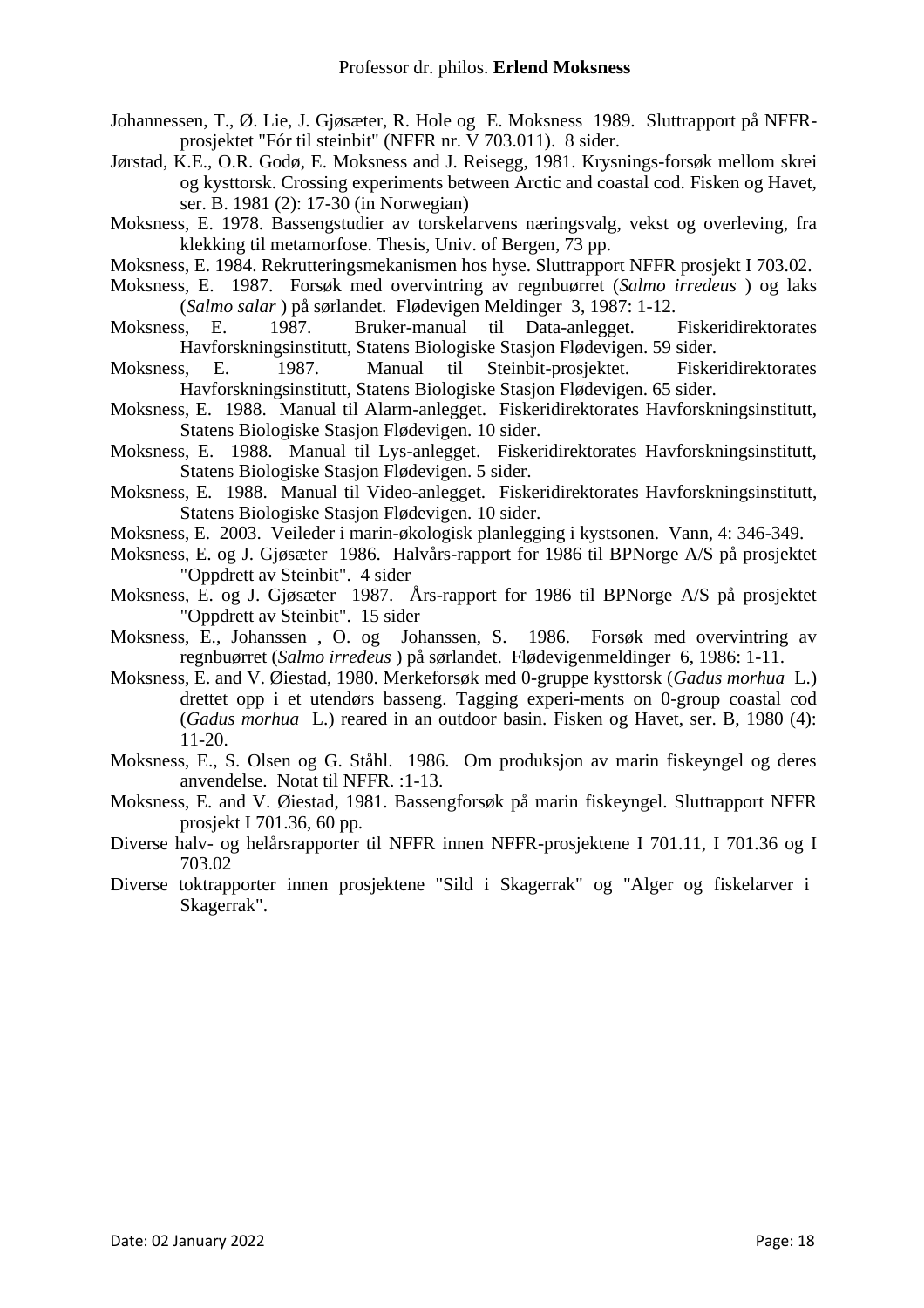#### **Popular article**

- Gjøsæter, J. og E. Moksness 1986. Steinbit, en fremtidig marin oppdrettsfisk. Norsk Fiskeoppdrett nr. 5 : 32-33.
- Gjøsæter, J. og E. Moksness 1987. Atferd av steinbit i fangenskap. Norsk Fiskeoppdrett, 1987 (12): 30-32.
- Gjøsæter, J. og E. Moksness 1990. Atferd av steinbit i fangeskap. Norsk Fiskeoppdrett 10A: 10-13.
- Gjøsæter, J., T. Johannessen og E. Moksness 1988. Steinbit optimisme, men også problemer. Nordisk Aquakultur 2/88: 18-19.
- Johannessen, T. og E. Moksness 1990. Gyteatferd hos gråsteinbit. Norsk Fiskeoppdrett 10A: 8-9
- Gjøsæter, J. K. Lønnhaug og E. Moksness 1990. Vekst av steinbit i Skagerrak. Norsk Fiskeoppdrett 10A: 16-17.
- Moksness, E. 1982. Lodde. Agderposten 4-12-1982
- Moksness, E. 1983. Gyting hos hyse. Agderposten 12-3-83
- Moksness, E. 1986. Tilapia oppdrettsfisk nr. 1 i verden. Fiskets Gang nr. 1: 7-8.
- Moksness, E. 1986. S.A.R.P. et internasjonalt samarbeid. Fiskets Gang nr.5 : 170-171.
- Moksness, E. 1986. Hva ørestein hos fisk kan fortell oss. Fiskets Gang nr. 6/7 : 204.
- Moksness, E. 1986. Utsetning av marine fiske-yngel i USA. Fiskets Gang nr. 10 : 319.
- Moksness, E. 1990. Steinbit; Fangst og priser. Norsk Fiskeoppdrett 10A: 32-34.
- Moksness, E. 1990. Steinbit; Stamfisk, gyteperioder og startfóring av larver. Norsk Fiskeoppdrett 10A: 6-7.
- Moksness, E. 1990. Tilvekstforsøk med gråsteinbit og flekksteinbit. Norsk Fiskeoppdrett 10A: 30-31.
- Moksness, E. 1993. Steinbit i kultur. Fiskets Gang, 7/8: 31-34.
- Steinarsson, A. og E. Moksness 1990. Oksygenforbruk og ammoniakk utskillelse hos steinbit. Norsk Fiskeoppdrett 10A: 20-21.

#### **Lectures**

- Moksness, E. 1983. Årsklassevariasjoner hos marine fisk. Kan forskning på egg og larver gi svar på dette. Norges Fiskeriforskningsråds åpne rådsmøte 9. mai 1983.
- Moksness, E. 1985. Startfóring av marine arter. Bruk av levende fór. NIF: Akvakultur Bioteknologi 3-4 juni 1985, Rogaland Distriktshøgskole, Stavanger.
- Moksness, E. 1988. Steinbit i oppdrett; Muligheter og problemer. "Nye oppdrettsorganismer". Forskerseminar ved Nordlandsforskning, Høyskolesenteret i Nordland, Mørkved, Bodø 14.-15. Oktober 1988. 31 sider.
- Moksness, E. 1989. Forelesnings-notater "Oppdrett av fisk"; med spesiell vekt på marine arter. 133 sider.
- Moksness, E. 1990. Steinbit. NAFO: Teknologiske utfordringer ved oppdrett av marin fisk, Svolvær, 21. - 23. Februar 1990. 28 sider.
- Moksness, E. 1990. Marine fisk´s biologi, med referanse til torsk og steinbit. Den Norske Veterinærforening: Marine arter - oppdrettsmiljø - sykdom. Bergen, 24 - 28 September 1990. 18 sider.
- Moksness, E. 1990. Steinbit i kultur begrensninger og muligheter. Havbrukskunnskap. Bergen, 27-28 September 1990. 9 sider.
- Moksness, E. 1991. Praktisk oppdrett og havbeite av torsk og steinbit. Nasjonal konferanse Aqua Nor 91 - Trondheim, 9 - 14 August 1991. 24 sider.
- Moksness, E. 1992. Kultivering av marin fisk. Forelesnings-kompendie, Norges Veterinærhøgskole. 162 sider.